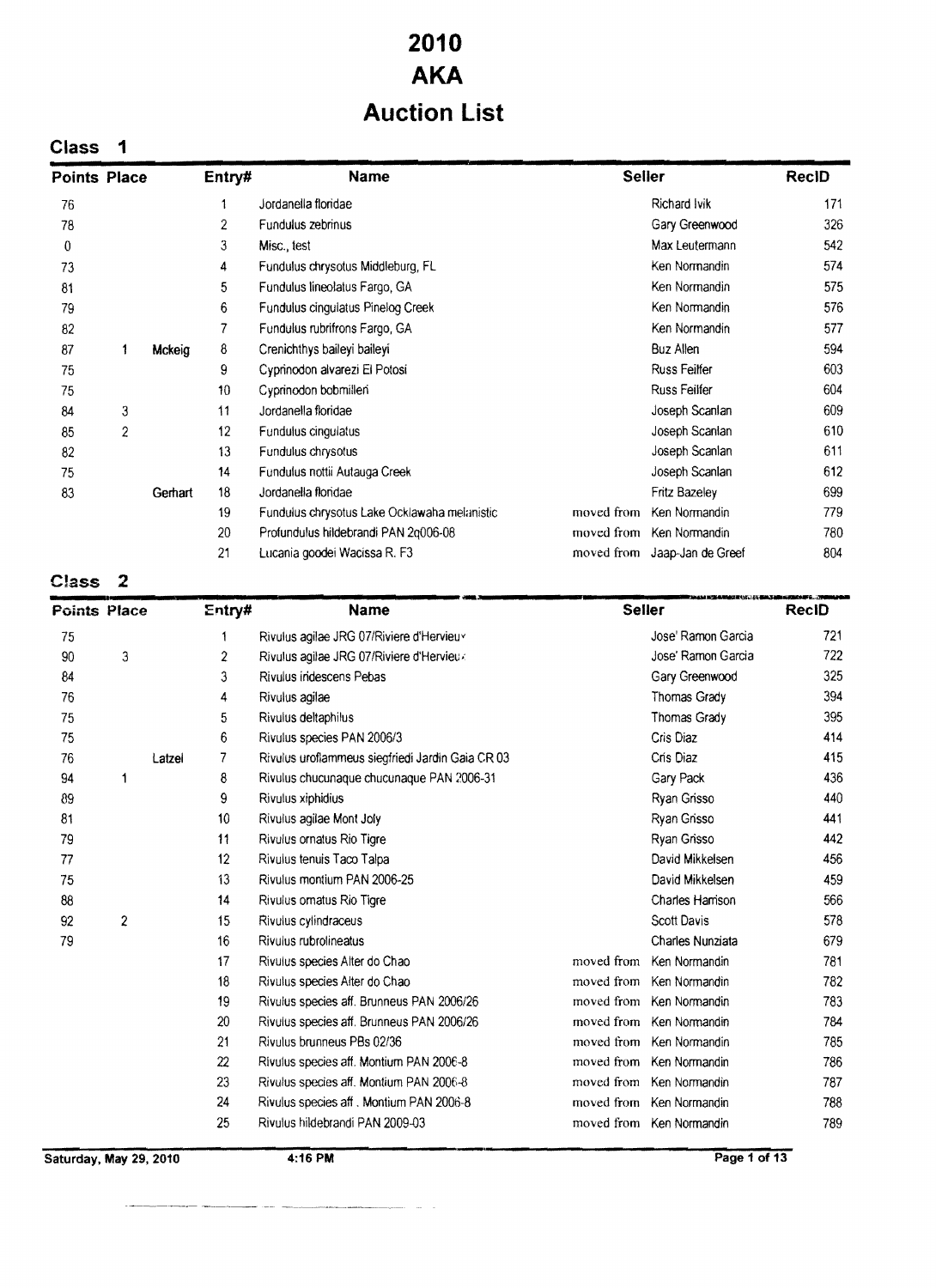| <b>Points Place</b> | Entry# | <b>Name</b>                     | <b>Seller</b>            |     |
|---------------------|--------|---------------------------------|--------------------------|-----|
|                     | 26     | Rivulus hildebrandi PaN 2009-03 | moved from Ken Normandin | 790 |
|                     | 27     | Rivulus ornatus Papaya Cano     | moved from Ken Normandin | 791 |
|                     | 28     | Rivulus species PAN 2006-3      | moved from Thuan Nguyen  | 801 |
|                     | 29     | Rivulus species PAN 2006-3      | moved from Thuan Nguyen  | 802 |
| $-$<br>-            |        |                                 |                          |     |

#### **Class** 3

| <b>Points Place</b> |                |      | Entry# | <b>Name</b>                                  | <b>Seller</b> |                             | <b>RecID</b> |
|---------------------|----------------|------|--------|----------------------------------------------|---------------|-----------------------------|--------------|
| 80                  |                |      |        | Pterolebias luelingi Bolivia RDB 08/1        |               | Fred Behrmann               | 162          |
| 81                  |                |      | 2      | Simpsonichthys constanciae                   |               | Richard Ivik                | 172          |
| 86                  | 3              |      | 4      | Nematolebias papilliferus                    |               | John O'Conner               | 203          |
| 82                  |                |      | 5      | Simpsonichthys constanciae Barra Sao Joao    |               | Diego Moreira               | 254          |
| 88                  | $\overline{2}$ |      | 7      | Simpsonichthys magnificus Itacarambi BR 93-7 |               | Oscar Sanchez Diezma        | 270          |
| 81                  |                |      | 9      | Austrolebias alexandri San Javier 2004       |               | Gary Pack                   | 428          |
| 73                  |                |      | 10     | Leptolebias itanhaensis Iquape               |               | Ryan Grisso                 | 444          |
| 75                  |                |      | 12     | Nematolebias whitei Cabo Frio                |               | <b>Buz Allen</b>            | 598          |
| 75                  |                |      | 13     | Nematolebias whitei Cabo Frio                |               | Harry Faustmann             | 633          |
| 91                  |                | Kent | 14     | Megalebias wolterstorffi rio olimar          |               | John Clairmont              | 666          |
|                     |                |      | 15     | Rachovia pyropunctata Bachaquero BBL 01-02   | moved from    | <b>Richard Pierce</b>       | 749          |
|                     |                |      | 16     | Aphyolebias peruensis Yarina Cocha           | moved from    | <b>William Shenefelt</b>    | 752          |
|                     |                |      | 17     | Simpsonichthys santanae                      | moved from    | Holger Hengstler            | 766          |
|                     |                |      | 18     | Simpsonichthys santanae                      | moved from    | Holger Hengstler            | 767          |
|                     |                |      | 19     | Simpsonichthys santanae                      |               | moved from Holger Hengstler | 768          |

# **Class** 4

| Class<br><b>Points Place</b> | 4              |      | Entry#         | Name                                                 |            | <b>Seller</b>       | ReciD |
|------------------------------|----------------|------|----------------|------------------------------------------------------|------------|---------------------|-------|
| 83                           |                |      | 1              | Nothobranchius Iucius Kiziko TAN 05-47               |            | Fred Behrmann       | 164   |
| 75                           |                |      | $\overline{2}$ | Nothobranchius rachovii Quellimane MOZ 04-9          |            | John Metzger        | 185   |
| 75                           |                |      | 3              | Nothobranchius rachovii Quellimane MO2 04-9          |            | John Metzger        | 186   |
| 75                           |                |      | 4              | Nothobranchius rachovii Beira 98                     |            | Diego Moreira       | 253   |
| 75                           |                |      | 7              | Nothobranchius korthausae Mafia Island TAN 02-5      |            | Chris Weatherford   | 305   |
| 75                           |                |      | 8              | Nothobranchius korthausae Mafia Island TAN 02-5      |            | Chris Weatherford   | 306   |
| 75                           |                |      | 9              | Nothobranchius korthausae Mafia Island TAN 02-5      |            | Chris Weatherford   | 307   |
| 75                           |                |      | 10             | Nothobranchius korthausae RK Red                     |            | Chris Weatherford   | 308   |
| 75                           |                |      | 11             | Nothobranchius korthausae RK red                     |            | Chris Weatherford   | 309   |
| 75                           |                |      | 12             | Nothobranchius korthausae RK Red                     |            | Chris Weatherford   | 310   |
| 75                           |                |      | 13             | Nothobranchius foerschi                              |            | Chris Weatherford   | 311   |
| 75                           |                |      | 16             | Nothobranchius cardinallis Mbwewkuru River KTZ 85-28 |            | Chris Weatherford   | 314   |
| 75                           |                |      | 19             | Nothobranchius guentheri Zanzibar                    |            | Gary Pack           | 435   |
| 75                           |                |      | 20             | Nothobranchius makondorum TAN97-23                   |            | <b>Barry Cooper</b> | 462   |
| 75                           |                |      | 21             | Nothobranchius fuscotaeniatus Kitonga North          |            | <b>Barry Cooper</b> | 723   |
| 75                           |                |      | 22             | Nothobranchius guenthen                              |            | Dan Nielsen         | 538   |
| 91                           | 1              | Jubb | 23             | Nothobranchius guentheri                             |            | Dan Nielsen         | 543   |
| 85                           | 3              |      | 24             | Nothobranchius malaissei Sange Drch 2008-06          |            | Paul Christ         | 583   |
| 84                           |                |      | 25             | Nothobranchius kafuensis Kayuni State Farm           |            | Paul Christ         | 584   |
| 78                           |                |      | 26             | Nothobranchius hassoni Bukaeya Darch 2008-10         |            | Paul Christ         | 585   |
| 75                           |                |      | 27             | Nothobranchius fuscotaeniatus Kitonga North TAN 97-9 |            | Barry Cooper        | 658   |
| 75                           |                |      | 28             | Nothobranchius malaissei Sange                       |            | Barry Cooper        | 673   |
| 90                           | $\overline{2}$ |      | 30             | Nothobranchius hassoni Bukeya DRCH 08-10             |            | Keith Cook          | 710   |
|                              |                |      | 31             | Fundulosoma thierryi                                 | moved from | Fred Behrmann       | 773   |
|                              |                |      | 32             | Nothobranchius hassoni Bukeya DRCH 08-10             | moved from | Keith Cook          | 777   |
|                              |                |      |                |                                                      |            |                     |       |

**Saturday, May** 29, **2010 4:17 PM Page 2 of 13**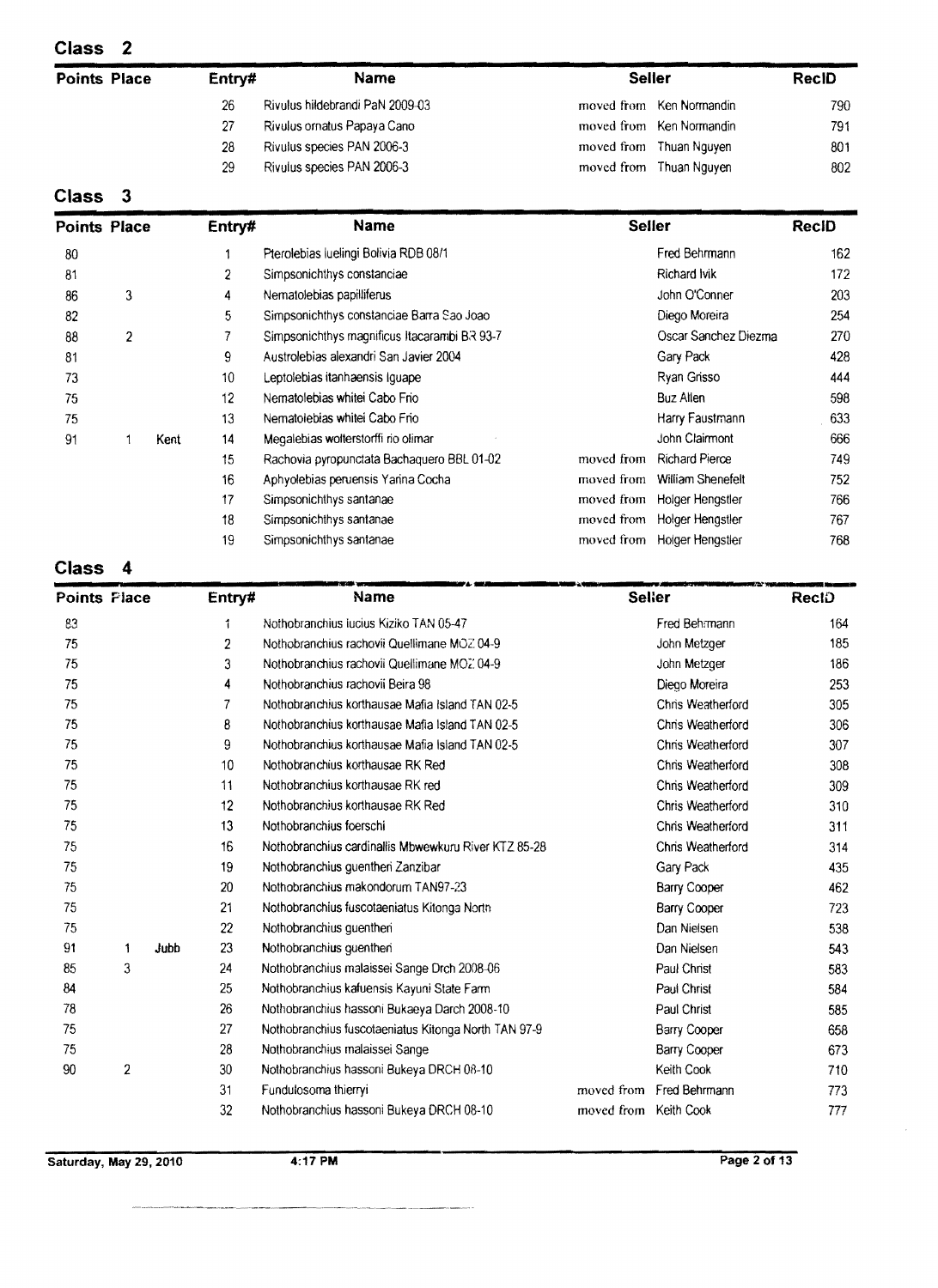| <b>Points Place</b> |   |            | Entry# | <b>Name</b>                                 | <b>Seiler</b> |                     | <b>RecID</b> |
|---------------------|---|------------|--------|---------------------------------------------|---------------|---------------------|--------------|
| 83                  | 3 |            |        | Fundulopanchax scheeli                      |               | John O'Conner       | 198          |
| 79                  |   |            | 4      | Fundulopanchax fallax CI-98                 |               | Chris Weatherford   | 304          |
| 74                  |   |            | 5      | Fundulopanchax avichang Nguba II GEML 00-16 |               | Thuan Nguyen        | 412          |
| 75                  |   |            | 6      | Fundulopanchax scheeli                      |               | John O'Conner       | 544          |
| 94                  |   | <b>SEK</b> |        | Fundulopanchax kamdemi Korup National Park  |               | Eric Beyer          | 592          |
| 75                  |   |            | 8      | Fundulopanchax quians                       |               | Nicholas Vanikiotis | 623          |
| 85                  | 2 |            | 9      | Fundulopanchax deltaensis                   |               | Rick Smilka         | 656          |
|                     |   |            | 10     | Fundulopanchax walken                       | moved from    | Holger Hengstler    | 769          |
|                     |   |            | 11     | Fundulopanchax walken                       | moved from    | Holger Hengstler    | 770          |
|                     |   |            | 12     | Fundulopanchax avichang Nguba II GEML 00-16 | moved from    | Thuan Nguyen        | 800          |

# **Class** 6

| <b>Points Place</b> |                  | Entry# | <b>Name</b>                                       | <b>Seller</b> |                         | <b>RecID</b> |
|---------------------|------------------|--------|---------------------------------------------------|---------------|-------------------------|--------------|
| 76                  |                  | 2      | Fundulopanchax gardnen gardnen Lafia              |               | <b>Richard Ivik</b>     | 165          |
| 75                  |                  | 4      | Fundulopanchax gardneri nigerianus Lokoja         |               | Richard Ivik            | 166          |
| 81                  |                  | 9      | Fundulopanchax oeseri                             |               | Tony Kline              | 177          |
| 75                  |                  | 12     | Fundulopanchax gardnen nigerianus Innidere        |               | James Hutchings         | 181          |
| 77                  |                  | 17     | Fundulopanchax gardneri gardneri Baissa           |               | John O'Conner           | 199          |
| 75                  |                  | 18     | Fundulopanchax gardnen nigerianus Jos Plateau     |               | John O'Conner           | 200          |
| 81                  |                  | 20     | Fundulopanchax gardnen gardnen Lafia              |               | John O'Conner           | 201          |
| 77                  |                  | 21     | Fundulopanchax gardnen gardnen Lafia Gold         |               | Manuel Camino           | 259          |
| 75                  |                  | 22     | Fundulopanchax spoorenbergi                       |               | Chris Weatherford       | 296          |
| 75                  |                  | 23     | Fundulopanchax spoorenbergi                       |               | Chris Weatherford       | 297          |
| 76                  |                  | 24     | Fundulopanchax spoorenbergi                       |               | Chris Weatherford       | 298          |
| 93                  | 1                | 25     | Fundulopanchax gardneri gardneri Bais a           |               | Richard Ivik            | 168          |
| 75                  |                  | 26     | Fundulopanchax mirabilis intermittens Bayok       |               | Alf & Anita Persson     | 389          |
| 75                  |                  | 27     | Fundulopanchax gardneri gardneri Telemu NTC 200-3 |               | Alf & Anita Persson     | 390          |
| 88                  |                  | 28     | Fundulopanchax gardneri mamfensis Ossing          |               | James Gasior            | 400          |
| 75                  |                  | 29     | Fundulopanchax gardneri mamfensis Ossing          |               | Thomas Grady            | 189          |
| 92                  | $\boldsymbol{2}$ | 30     | Fundulopanchax gardneri nigerianus Innidere       |               | Gary Pack               | 429          |
| 84                  |                  | 31     | Fundulopanchax gardneri nigerianus Jos Plateau    |               | Gary Pack               | 430          |
| 76                  |                  | 32     | Fundulopanchax gardneri gardneri Nsukka           |               | Gary Pack               | 431          |
| 83                  |                  | 33     | Fundulopanchax gardnen nigerianus Misaje          |               | Gary Pack               | 432          |
| $90\,$              | 3                | 34     | Fundulopanchax gardneri Akwen BLLMC 2005-2        |               | Gary Pack               | 433          |
| 83                  |                  | 35     | Fundulopanchax puerzli Dibeng Yabessa             |               | Gary Pack               | 434          |
| 75                  |                  | 36     | Fundulopanchax cinnamomeus Supé                   |               | Patrick Coleman         | 445          |
| 75                  |                  | 37     | Fundulopanchax gardneri gardneri Nsukka           |               | Patrick Coleman         | 449          |
| 76                  |                  | 38     | Fundulopanchax puerzli                            |               | David Mikkelsen         | 455          |
| 75                  |                  | 39     | Fundulopanchax ndianus                            |               | Darrell Clendinnen      | 565          |
| 84                  |                  | 41     | Fundulopanchax gardneri gardneri Lafia gold       |               | Jose' Ramon Garcia      | 607          |
| 75                  |                  | 42     | Fundulopanchax gardneri lafia gold                |               | Fred Famer              | 632          |
| 80                  |                  | 44     | Fundulopanchax gardneri gardneri Udi              |               | Fred Famer              | 638          |
| 75                  |                  | 45     | Fundulopanchax gardneri Nsukka                    |               | Jose Carlos Garcia      | 639          |
| 75                  |                  | 46     | Fundulopanchax gardneri Lafia Gold                |               | Jose Carlos Garcia      | 640          |
| 84                  |                  | 47     | Fundulopanchax gardneri Lafia                     |               | Juergen Kasprick        | 657          |
| 75                  |                  | 49     | Fundulopanchax gardneri gardneri Baissa           |               | John Clairmont          | 665          |
| 87                  |                  | 50     | Fundulopanchax puerzli Dibeng CI 02               |               | John Clairmont          | 669          |
| 85                  |                  | 51     | Fundulopanchax spoorenbergi                       |               | Greg Niedziolski        | 707          |
| 86                  |                  | 52     | Fundulopanchax amieti                             |               | Keith Cook              | 708          |
|                     |                  | 53     | Fundulopanchax mirabilis intermittens Etuku       |               | moved from Sandy Binder | 808          |
|                     |                  | 54     | Fundulopanchax mirabilis intermittens Etuku       |               | moved from Sandy Binder | 809          |
|                     |                  |        |                                                   |               |                         |              |

**Saturday, May 29, 2010 4:17 PM Page 3 of 13** 

 $\sim$ 

 $\label{eq:3} \mathcal{L} = \mathcal{L} \mathcal{L} \mathcal{L} \mathcal{L} \mathcal{L} \mathcal{L} \mathcal{L} \mathcal{L} \mathcal{L} \mathcal{L} \mathcal{L} \mathcal{L} \mathcal{L} \mathcal{L} \mathcal{L} \mathcal{L} \mathcal{L} \mathcal{L} \mathcal{L} \mathcal{L} \mathcal{L} \mathcal{L} \mathcal{L} \mathcal{L} \mathcal{L} \mathcal{L} \mathcal{L} \mathcal{L} \mathcal{L} \mathcal{L} \mathcal{L} \mathcal{L} \mathcal{L} \mathcal{L} \math$ 

..----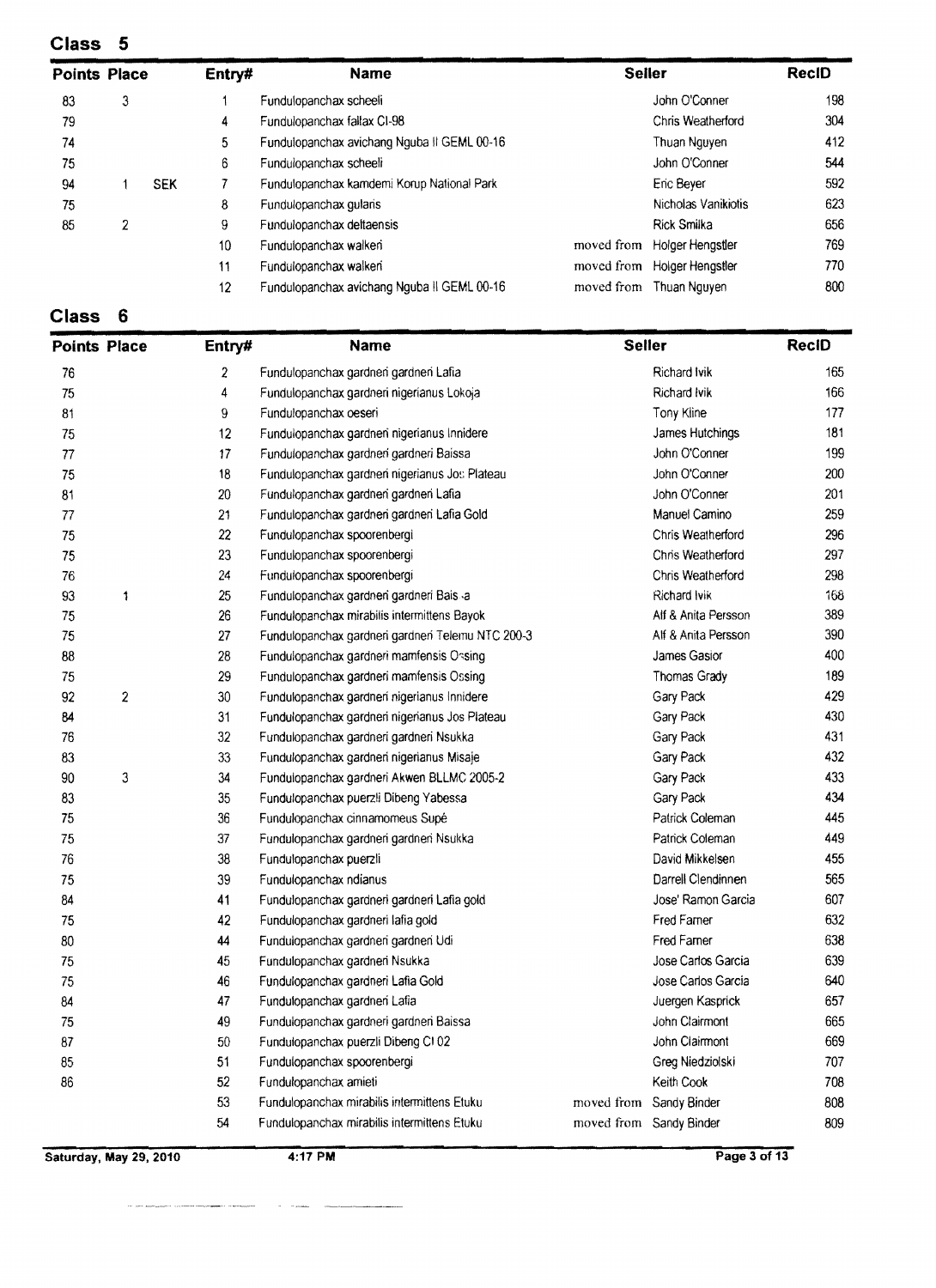| <b>Points Place</b> |                |          | Entry#         | <b>Name</b>                                 | <b>Seller</b>               | <b>RecID</b> |
|---------------------|----------------|----------|----------------|---------------------------------------------|-----------------------------|--------------|
|                     |                |          | 55             | Fundulopanchax mirabilis intermittens Etuku | moved from Sandy Binder     | 810          |
|                     |                |          | 56             | Fundulopanchax spoorenbergi                 | moved from Greg Niedziolski | 814          |
|                     |                |          | 57             | Fundulopanchax gardneri Ufi Mountain        | moved from Greg Niedziolski | 815          |
|                     |                |          | 58             | Fundulopanchax gardnen Ufi Mountain         | moved from Greg Niedziolski | 816          |
|                     |                |          | 59             | Fundulopanchax gardneri Ufi Moutain         | moved from Greg Niedziolski | 817          |
|                     |                |          | 60             | Fundulopanchax gardnen Ufi Mountain         | moved from Greg Niedziolski | 818          |
|                     |                |          | 61             | Fundulopanchax gardnen Ufi Mountain         | moved from Greg Niedziolski | 819          |
| <b>Class</b>        |                |          |                |                                             |                             |              |
| <b>Points Place</b> |                |          | Entry#         | Name                                        | <b>Seller</b>               | <b>RecID</b> |
| 75                  |                |          |                | Fundulopanchax sjoestedti                   | Chris Weatherford           | 299          |
| 75                  |                |          | $\overline{2}$ | Fundulopanchax sjoestedti                   | Chris Weatherford           | 300          |
| 91                  |                | Bricknel | 4              | Fundulopanchax sioestedti                   | Gary Greenwood              | 319          |
| 89                  | 3              |          | 5              | Fundulopanchax sjoestedti                   | John O'Conner               | 545          |
| 90                  | $\overline{2}$ |          | 6              | Fundulopanchax sjoestedti Dwarf Red         | Buz Allen                   | 597          |
| <b>Class</b>        | 8              |          |                |                                             |                             |              |

| כנסוט               |                |                  |                                          |                       |              |
|---------------------|----------------|------------------|------------------------------------------|-----------------------|--------------|
| <b>Points Place</b> |                | Entry#           | <b>Name</b>                              | <b>Seller</b>         | <b>RecID</b> |
| 83                  |                | 1                | Aphyosemion thysi GHP 82-13              | Richard Ivik          | 169          |
| 88                  |                | $\boldsymbol{2}$ | Aphyosemion passaroi GEB 94-5            | John Metzger          | 182          |
| 75                  |                | 3                | Aphyosemion striatum Moyoka GJS 00-32    | Thomas Grady          | 190          |
| 75                  |                | 4                | Aphyosemion ocellatum GJS 00-5 Sika-Sika | John O'Conner         | 197          |
| 79                  |                | 5                | Aphyosemion exigoideum BWW 00-3          | Chris Weatherford     | 287          |
| 86                  |                | 6                | Aphyosemion exigoideum BWW 00-3          | Chris Weatherford     | 288          |
| 80                  |                | 7                | Aphyosemion exigoideum BWW 00-3          | Chris Weatherford     | 289          |
| 99                  | $\mathbf{1}$   | 11               | Aphyosemion fulgens LEC 93-7             | Gary Greenwood        | 321          |
| 81                  |                | 12               | Aphyosemion bochtleri GWW 86-11          | Gary Greenwood        | 322          |
| 92                  |                | 13               | Aphyosemion ogoense GHP 80-24            | Gary Greenwood        | 323          |
| 75                  |                | 14               | Aphyosemion gabunense marginatum         | Chris Weatherford     | 329          |
| 75                  |                | 15               | Aphyosemion gabunense marginatum         | Chris Weatherford     | 330          |
| 75                  |                | 16               | Aphyosemion gabunense marginatum         | Chris Weatherford     | 331          |
| 82                  |                | 17               | Aphyosemion ogoense 89/23                | James Gasior          | 396          |
| 75                  |                | 18               | Aphyosemion georgiae GBBS 99-19          | James Gasior          | 397          |
| 91                  |                | 19               | Aphyosemion striatum Lambaréné           | Cris Diaz             | 416          |
| 75                  |                | 20               | Aphyosemion georgiae GBBS 99-19          | Gary Pack             | 421          |
| 95                  |                | 21               | Aphyosemion bochtleri GWW 86-11          | Gary Pack             | 422          |
| 97                  | $\overline{2}$ | 22               | Aphyosemion herzogi Zomoko GBG 92-25     | Gary Pack             | 424          |
| 95                  |                | 23               | Aphyosemion ocellatum GJS 00-5 Sika-Sika | Gary Pack             | 425          |
| 94                  |                | 24               | Aphyosemion ogoense GHP 80-24            | Gary Pack             | 426          |
| 95                  |                | 25               | Aphyosemion iouessense Malinga           | Gary Pack             | 427          |
| 92                  |                | 26               | Aphyosemion louessense RPC 33            | Gary Pack             | 567          |
| 94                  |                | 27               | Aphyosemion aureum                       | Jack Heller           | 569          |
| 94                  |                | 28               | Aphyosemion louessense RPC 33            | Eric Beyer            | 590          |
| 87                  |                | 29               | Aphyosemion primigenium GBN 88-10        | Eric Beyer            | 591          |
| 89                  |                | 30               | Aphyosemion ocellatum GJS 00-5 Sika-Sika | - Buz Allen           | 596          |
| 92                  |                | 31               | Aphyosemion bochtleri GWW 86-11          | <b>Brandy Sommers</b> | 619          |
| $90\,$              |                | 32               | Aphyosemion georgiae GBBS 99-19          | <b>Brandy Sommers</b> | 620          |
| 88                  |                | 33               | Aphyosemion punctatum buong bai TRIO     | Sandy Binder          | 641          |
| 91                  |                | 34               | Aphyosemion tirbaki BSWG 97-8            | John Clairmont        | 670          |
| 81                  |                | 35               | Aphyosemion coeleste Mounana             | Jim Graham            | 683          |
| 81                  |                | 36               | Aphyosemion striatum Lambaréné           | Richard Pierce        | 692          |

**Saturday, May 29, 2010** 4:17 PM Page 4 of 13

-----~.~.--------~ -\_.\_---\_.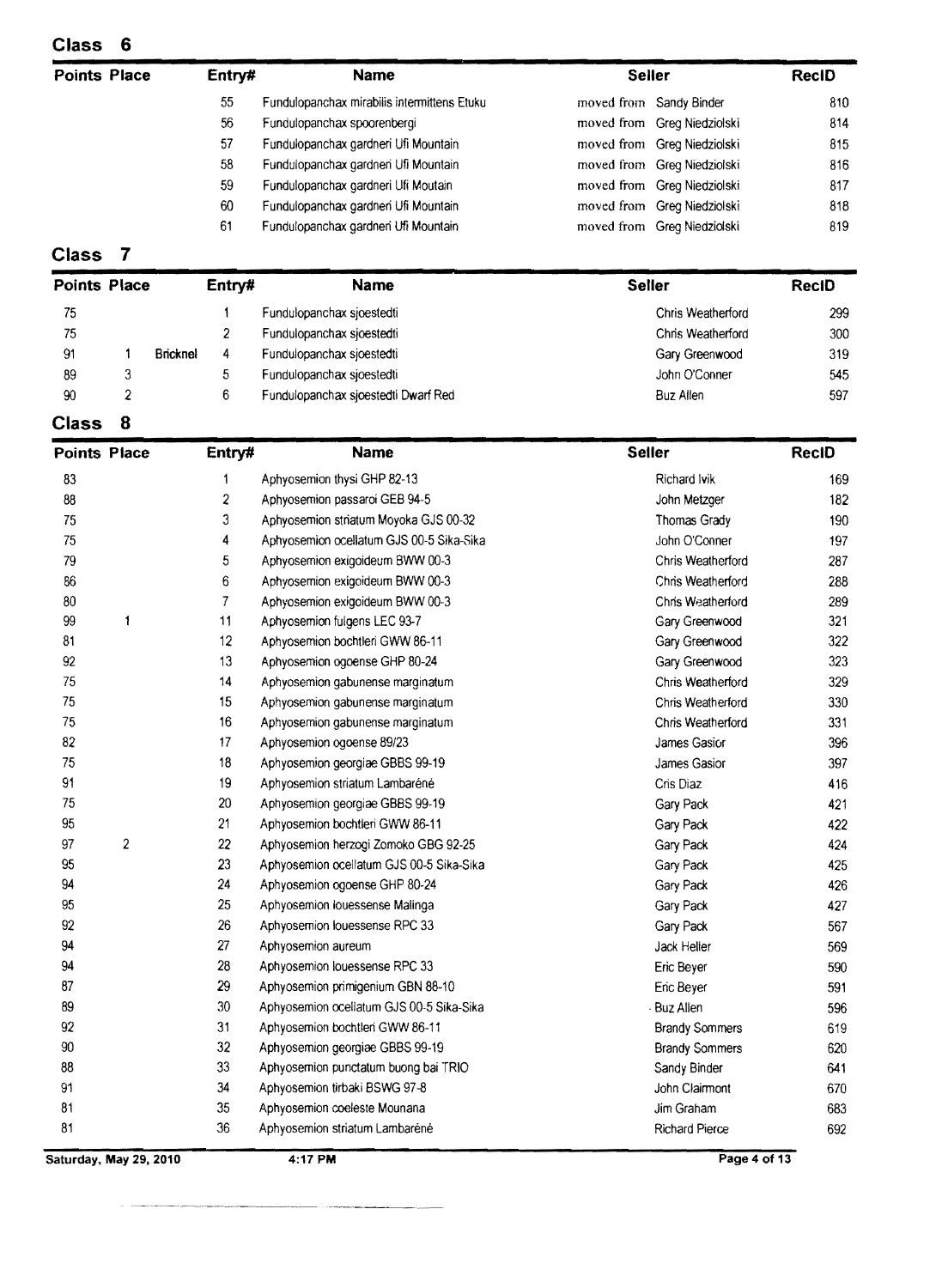| <b>Points Place</b> |   | Entry# | <b>Name</b>                                | <b>Seller</b>           |                           | <b>RecID</b> |
|---------------------|---|--------|--------------------------------------------|-------------------------|---------------------------|--------------|
| 96                  | 3 | 38     | Aphyosemion striatum Lambaréné             |                         | Keith Cook                | 709          |
| 88                  |   | 39     | Aphyosemion tirbaki BSWG 97-8              |                         | Keith Cook                | 711          |
| 93                  |   | 40     | Aphyosemion ogoense PEG 95-18              |                         | James Mazzola III         | 718          |
| 91                  |   | 41     | Aphyosemion ogoense 80/24                  |                         | <b>Bill Logue</b>         | 696          |
|                     |   | 43     | Aphyosemion gabunense marginatum Benguié   | moved from              | <b>Richard Pierce</b>     | 744          |
|                     |   | 44     | Aphyosemion gabunense marginatum Benguié   | moved from              | <b>Richard Pierce</b>     | 745          |
|                     |   | 45     | Aphyosemion gabunense marginatum Benguié   |                         | moved from Richard Pierce | 746          |
|                     |   | 46     | Aphyosemion punctatum Buong Bai            | moved from              | <b>Richard Pierce</b>     | 747          |
|                     |   | 47     | Aphyosemion punctatum Buong Bai            |                         | moved from Richard Pierce | 748          |
|                     |   | 48     | Aphyosemion thysi GHP 82-13                | moved from Scott Graner |                           | 750          |
|                     |   | 49     | Aphyosemion thysi GHP 82-13                | moved from Scott Graner |                           | 751          |
|                     |   | 50     | Aphyosemion punctatum Buong Bai            |                         | moved from Gary Greenwood | 755          |
|                     |   | 51     | Aphyosemion pyrophore GHP Blue             |                         | moved from Gary Greenwood | 760          |
|                     |   | 52     | Aphyosemion herzogi Zomoko GBG 92-25       | moved from Jack Heller  |                           | 762          |
|                     |   | 53     | Aphyosemion wildekampi Ngomlembele BLLMC 0 | moved from Jack Heller  |                           | 763          |
|                     |   | 54     | Aphyosemion wildekampi Ngomlembele BLLMC 0 | moved from Jack Heller  |                           | 764          |
|                     |   | 55     | Aphyosemion wildekampi Ngomlembele BLLMC 0 | gomlembele Jack Heller  |                           | 765          |
|                     |   | 56     | Aphyosemion exigoideum BWW 00-3            | moved from Richard Ivik |                           | 774          |
|                     |   | 57     | Aphyosemion cameronense Yen BDNG (14-04    |                         | moved from John Metzger   | 776          |
|                     |   | 58     | Aphyosemion raddai Modé                    | moved from Mark Hlavaty |                           | 795          |
|                     |   | 59     | Aphyosemion passaroi GEB 94-5              | moved from              | Eric Beyer                | 796          |
|                     |   | 60     | Aphyosemion passaroi GEB 94-5              | moved from              | Eric Bever                | 797          |
|                     |   | 61     | Aphyosemion passaroi GEB 94-5              | moved from Eric Beyer   |                           | 798          |
|                     |   | 62     | Aphyosemion punctatum Buong Bai            |                         | moved from Sandy Binder   | 807          |
|                     |   | 63     | Aphyosemion punctatum Buong Bai            | moved from David Snell  |                           | 311          |

### **Class** 9

| <b>Points Place</b> |   |         | Entry# | <b>Name</b>                                     |            | <b>Seller</b>           | <b>RecID</b> |
|---------------------|---|---------|--------|-------------------------------------------------|------------|-------------------------|--------------|
| 75                  |   |         | 1      | Aphyosemion calliurum                           |            | <b>Tony Kline</b>       | 178          |
| 84                  |   |         | 2      | Aphyosemion celiae celiae                       |            | John O'Conner           | 194          |
| 76                  |   |         | 3      | Aphyosemion australe Orange                     |            | Chris Weatherford       | 275          |
| 76                  |   |         | 4      | Aphyosemion australe Orange                     |            | Chris Weatherford       | 276          |
| 75                  |   |         | 5      | Aphyosemion australe Orange                     |            | Chris Weatherford       | 277          |
| 75                  |   |         | 6      | Aphyosemion australe Chocolate                  |            | Chris Weatherford       | 278          |
| 75                  |   |         | 7      | Aphyosemion australe Chocolate                  |            | Chris Weatherford       | 279          |
| 75                  |   |         | 8      | Aphyosemion australe Chocolate                  |            | Chris Weatherford       | 280          |
| 75                  |   |         | 9      | Aphyosemion australe Schwartzflosse             |            | Chris Weatherford       | 281          |
| 75                  |   |         | 10     | Aphyosemion australe Schwartzflosse             |            | Chris Weatherford       | 282          |
| 75                  |   |         | 11     | Aphyosemion australe Schwartzflosse             |            | Chris Weatherford       | 283          |
| 76                  |   |         | 12     | Aphyosemion ahli GEMLB 02-31                    |            | Alf & Anita Persson     | 383          |
| 75                  |   |         | 13     | Aphyosemion sp. aff. Pascheni Mougue ABL 08-200 |            | Alf & Anita Persson     | 385          |
| 75                  |   |         | 14     | Aphyosemion australe Orange spotless            |            | Patrick Coleman         | 447          |
| 75                  |   |         | 15     | Aphyosemion australe Orange                     |            | David Mikkelsen         | 451          |
| 90                  | 1 | Jacobs/ | 16     | Aphyosemion australe Gold                       |            | Paul Christ             | 581          |
| 75                  |   |         | 17     | Aphyosemion australe Schwartzflosse             |            | Allen Johnson           | 588          |
| 77                  |   |         | 18     | Aphyosemion celiae celiae                       |            | Karl Doering            | 646          |
| 88                  | 2 |         | 19     | Aphyosemion australe                            |            | Anthony Pinto           | 690          |
| 86                  | 3 |         | 20     | Aphyosemion australe Port Gentil BSWG 97/24     |            | Anthony Pinto           | 691          |
| 75                  |   |         | 21     | Aphyosemion australe Chocolate                  |            | Fritz Bazeley           | 701          |
|                     |   |         | 22     | Aphyosemion australe Schwartzflosse             | moved from | Allen Johnson           | 775          |
|                     |   |         | 23     | Aphyosemion celiae winifredae Elbonji           |            | moved from Mark Hlavaty | 792          |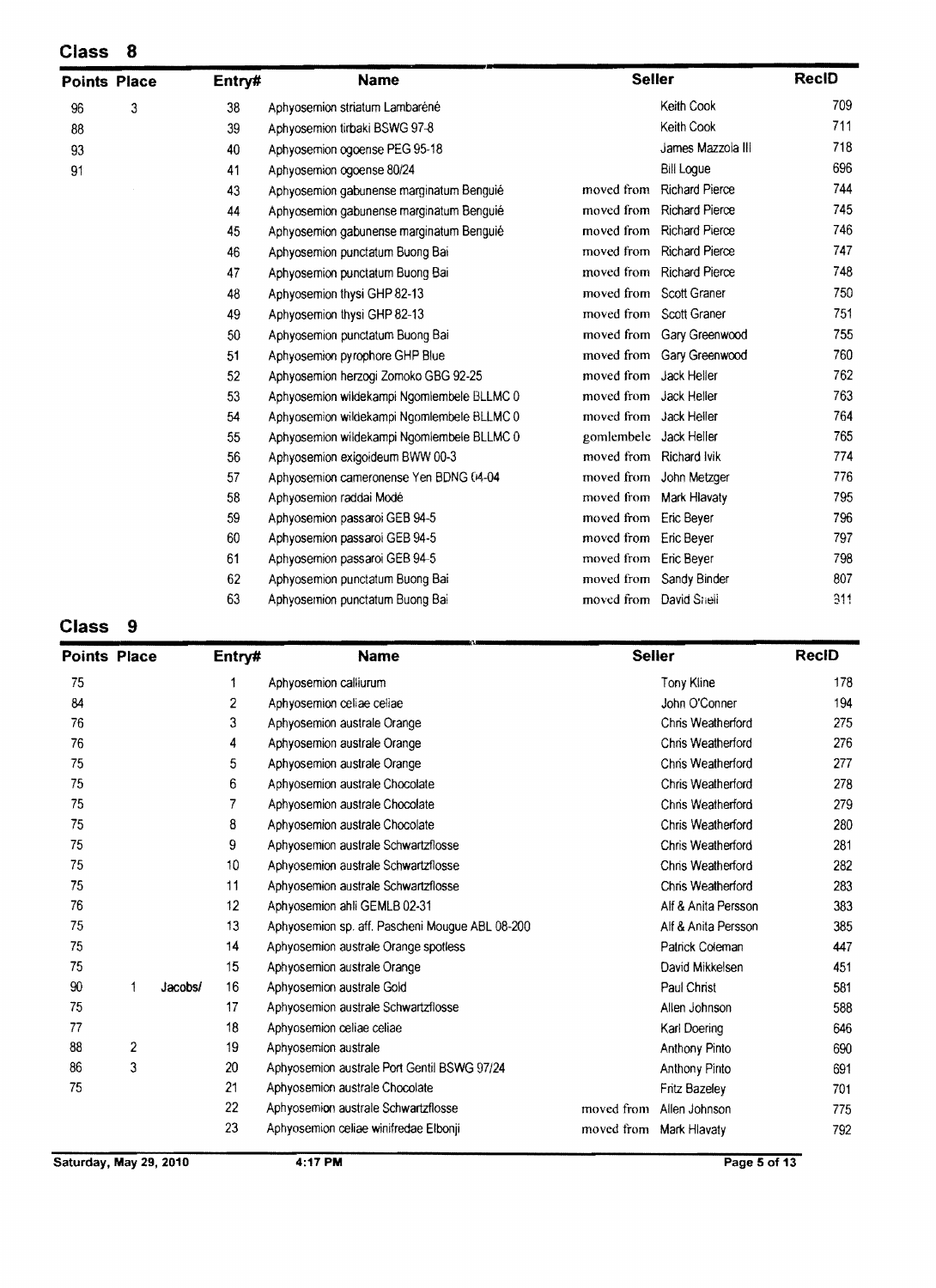| <b>Points Place</b> | Entry# | Name                                | <b>Seller</b>           | <b>RecID</b> |  |
|---------------------|--------|-------------------------------------|-------------------------|--------------|--|
|                     |        | Aphyosemion campomaanense ABK07-181 | moved from Mark Hlavaty | 793.         |  |
|                     | 25     | Aphyosemion campomaanense ABK07-181 | moved from Mark Hlavaty | 794          |  |
| Class 10            |        |                                     |                         |              |  |

## **Class 10**

| <b>Points Place</b> |   |            | Entry#         | <b>Name</b>                                         | <b>Seller</b>          |                       | <b>RecID</b> |
|---------------------|---|------------|----------------|-----------------------------------------------------|------------------------|-----------------------|--------------|
| 78                  |   |            | 1              | Aphyosemion splendopleure Tiko Green                |                        | James Hutchings       | 179          |
| 75                  |   |            | $\overline{c}$ | Aphyosemion splendopleure Tiko Green                |                        | James Hutchings       | 180          |
| 91                  | 2 |            | 3              | Aphyosemion lugens Afan-Essokié                     |                        | John Metzger          | 184          |
| 75                  |   |            | 4              | Aphyosemion poliaki Buéa                            |                        | Thomas Grady          | 191          |
| 92                  | 1 | <b>BOS</b> | 7              | Aphyosemion bitaeniatum Lagos Red                   |                        | Mark Hlavaty          | 273          |
| 75                  |   |            | 8              | Aphyosemion bivittatum Fungé                        |                        | Chris Weatherford     | 284          |
| 75                  |   |            | 9              | Aphyosemion bivittatum Fungé                        |                        | Chris Weatherford     | 285          |
| 75                  |   |            | 11             | Aphyosemion splendopleure tiko green                |                        | Chris Weatherford     | 290          |
| 75                  |   |            | 12             | Aphyosemion splendopleure tiko green                |                        | Chris Weatherford     | 291          |
| 75                  |   |            | 13             | Aphyosemion splendopleure tiko green                |                        | Chris Weatherford     | 292          |
| 75                  |   |            | 14             | Aphyosemion lugens Afan Essokie HAH 98-313          |                        | Gary Greenwood        | 328          |
| 90                  | 3 |            | 15             | Aphyosemion bitaeniatum Mbanga                      |                        | Richard Ivik          | 176          |
| 75                  |   |            | 16             | Aphyosemion splendopleure Afan Essokie II ABC 05-48 |                        | Alf & Anita Persson   | 386          |
| 75                  |   |            | 17             | Aphyosemion splendopleure Ombe River System         |                        | James Gasior          | 399          |
| 87                  |   |            | 18             | Aphyosemion bitaeniatum ljebu-Odé                   |                        | Cris Diaz             | 417          |
| 75                  |   |            | 19             | Aphyosemion bivittatum Fungé                        |                        | Patrick Coleman       | 450          |
| 75                  |   |            | 20             | Aphyosemion bivittatum Fungé                        |                        | David Mikkelsen       | 452          |
| 75                  |   |            | 21             | Aphyosemion bitaeniatum ljebu-Odé                   |                        | David Mikkelsen       | 454          |
| 75                  |   |            | 22             | Aphyosemion bitaeniatum ljebu-Odé                   |                        | David Mikkelsen       | 460          |
| 75                  |   |            | 23             | Aphyosemion lugens HAH 98/313                       |                        | Jeff McKee            | 546          |
| 76                  |   |            | 24             | Aphyosemion poliaki Buea                            |                        | Jeff McKee            | 547          |
| 77                  |   |            | 26             | Aphyosemion bivittatum Fungé                        |                        | Jack Heller           | 572          |
| 75                  |   |            | 27             | Aphyosemion bivittatum Fungé                        |                        | Alien Johnson         | 587          |
| 75                  |   |            | 28             | Aphyosemion bivittatum mbonge                       |                        | <b>Brandy Sommers</b> | 618          |
| 75                  |   |            | 29             | Aphyosemion bivittatum Fungé                        |                        | David Mikkelsen       | 671          |
| 75                  |   |            | 30             | Aphyosemion bitaeniatum ljebu-Odé                   |                        | David Mikkelsen       | 672          |
| 76                  |   |            | 31             | Aphyosemion bivittatum Fungé                        |                        | <b>Richard Pierce</b> | 693          |
| 75                  |   |            | 34             | Aphyosemion bivittatum Fungé                        |                        | Jim Hinkle            | 716          |
| 75                  |   |            | 35             | Aphyosemion bivittatum Fungé                        |                        | <b>Jim Hinkle</b>     | 717          |
|                     |   |            | 36             | Aphyosemion splendopleure                           | moved from Jack Heller |                       | 761          |

# **Class 11**

| -----               |                          |        |        |                                                   |               |                      |       |
|---------------------|--------------------------|--------|--------|---------------------------------------------------|---------------|----------------------|-------|
| <b>Points Place</b> |                          |        | Entry# | <b>Name</b>                                       | <b>Seller</b> |                      | RecID |
| 91                  |                          |        |        | Archiaphyosemion guineense Kissidougou GRC 90-182 |               | Richard Ivik         | 174   |
| 88                  |                          |        | 2      | Scriptaphyosemion cauveti Siramousaya GRCH 93/238 |               | Oscar Sanchez Diezma | 271   |
| 94                  |                          |        | 3      | Scriptaphyosemion etzeli Lungi LOL 99-10          |               | Richard Ivik         | 167   |
| 75                  |                          |        | 4      | Nimbapanchax petersi Banco Park                   |               | Thuan Nguyen         | 413   |
| 81                  |                          |        | 5      | Scriptaphyosemion schmitti Juarzon                |               | Gary Pack            | 437   |
| 75                  |                          |        | 6      | Archiaphyosemion petersi banco Park               |               | David Mikkelsen      | 457   |
| 96                  | 3                        |        |        | Archiaphyosemion petersi                          |               | Jack Heller          | 571   |
| 93                  |                          |        | 9      | Scriptaphyosemion guignardi Mamou                 |               | Scott Graner         | 579   |
| 90                  |                          |        | 10     | Scriptaphyosemion geryi Kolente                   |               | Gordon Zahn          | 652   |
| 98                  | $\overline{\phantom{a}}$ |        | 11     | Scriptaphyosemion etzeli LOL 99-10                |               | Gordon Zahn          | 653   |
| 100                 |                          | Calaha | 12     | Archiaphyosemion guineense Kissidougou GRC 90-182 |               | Gordon Zahn          | 654   |
|                     |                          |        | 13     | Scriptaphyosemion liberiense calibarica           | moved from    | Gordon Zahn          | 772   |

Page 6 of 13 Saturday. May 29. 2010 4:17 **PM**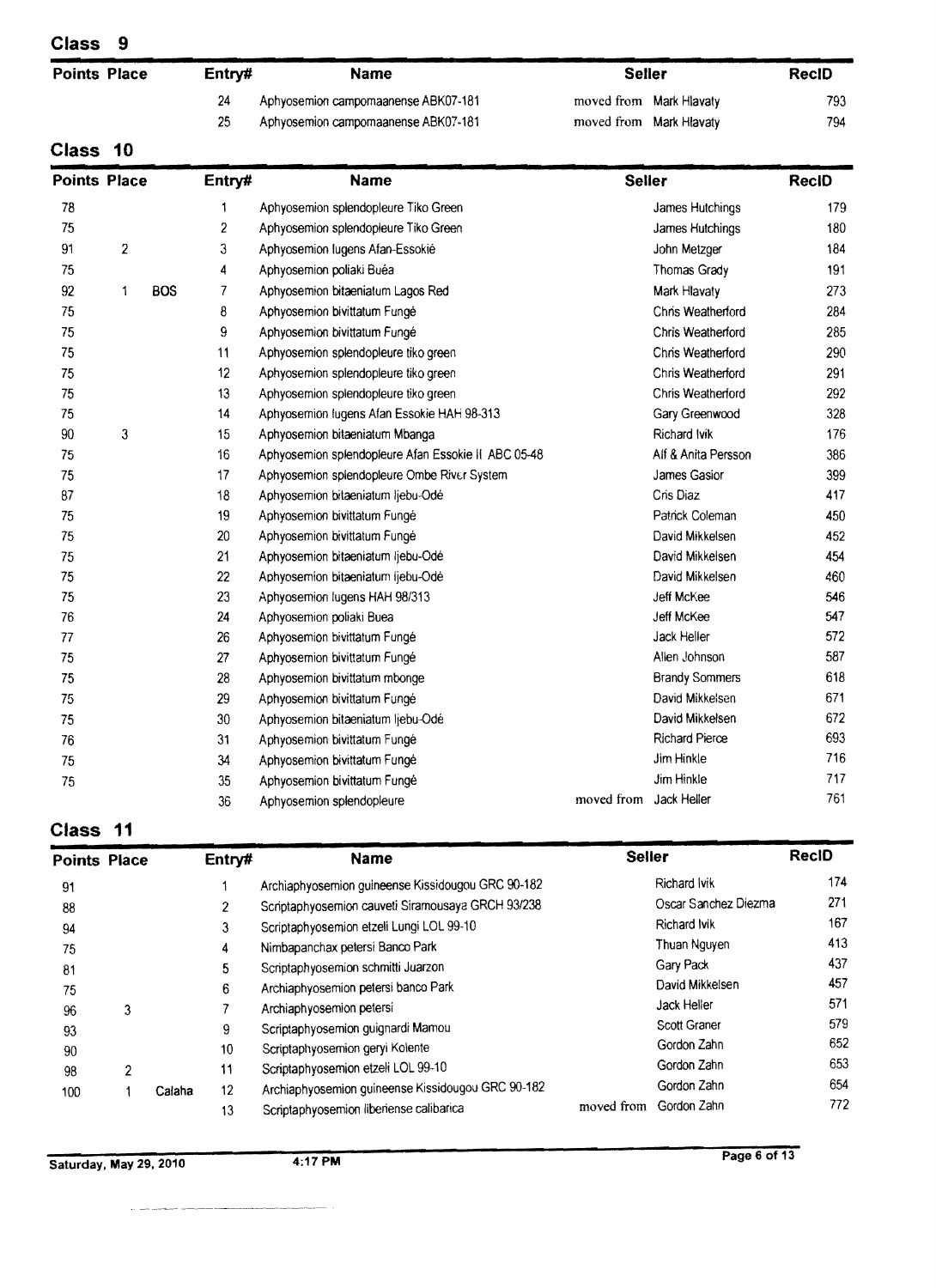| <b>Points Place</b> |                  | Entry#           | <b>Name</b>                            |                        | <b>Seller</b>               | <b>RecID</b> |
|---------------------|------------------|------------------|----------------------------------------|------------------------|-----------------------------|--------------|
| 78                  |                  | 1                | Aphyosemion sp. Oyo RPC 91/18          |                        | <b>Richard Ivik</b>         | 170          |
| 85                  |                  | $\boldsymbol{2}$ | Aphyosemion elberti sambolobo          |                        | John Metzger                | 183          |
| 91                  | $\boldsymbol{2}$ | 3                | Aphyosemion hera Benguié 1-2 GJS 00-29 |                        | Alf & Anita Persson         | 384          |
| 94                  | 1                | 5                | Aphyosemion elberti Bafolé             |                        | Gary Pack                   | 423          |
| 75                  |                  | 6                | Aphyosemion elberti Baffosan           |                        | Ryan Grisso                 | 438          |
| 75                  |                  | 7                | Aphyosemion species Oyo                |                        | David Mikkelsen             | 458          |
| 84                  |                  | 8                | Aphyosemion hera TDK 97-30             |                        | Gary Pack                   | 568          |
| 87                  |                  | 9                | Aphyosemion sp. Obeya 91-8             |                        | Jack Heller                 | 573          |
| 75                  |                  | 10               | Aphyosemion elberti Santchou           |                        | Paul Christ                 | 582          |
| 85                  |                  | 11               | Aphyosemion schioetzi 91/1             |                        | Allen Johnson               | 586          |
| 90                  | 3                | 12               | Aphyosemion sp. Lobaye                 |                        | Eric Beyer                  | 589          |
| 86                  |                  | 13               | Aphyosemion hofmanni                   |                        | Gordon Zahn                 | 655          |
| 89                  |                  | 14               | Aphyosemion elberti Matapit            |                        | John Claimont               | 661          |
| 83                  |                  | 15               | Aphyosemion zygaima CMBB 89-1          |                        | John Clairmont              | 668          |
| 86                  |                  | 17               | Aphyosemion christyi kinshasa          |                        | James Mazzola III           | 719          |
|                     |                  | 18               | Aphyosemion elberti santchou           | moved from             | Paul Christ                 | 753          |
|                     |                  | 19               | Aphyosemion hera ARK 1-2-96            |                        | moved from Charles Harrison | 754          |
|                     |                  | 20               | Aphyosemion elberti Mbet BLLMC 05-8    |                        | moved from Gary Greenwood   | 756          |
|                     |                  | 21               | Aphyosemion elberti Mbet BLLMC 05-8    |                        | moved from Gary Greenwood   | 757          |
|                     |                  | 22               | Aphyosemion elberti Ndop               |                        | moved from Gary Greenwood   | 758          |
|                     |                  | 23               | Aphyosemion elberti Matapit            |                        | moved from Gary Greenwood   | 759          |
|                     |                  | 24               | Aphyosemion elberti Bafolé             | moved from             | David Snell                 | 812          |
|                     |                  | 25               | Aphyosemion elberti Bafolé             | moved from David Snell |                             | 813          |

| <b>Points Place</b> |                | Entry# | <b>Name</b>                                      | <b>Seller</b> |                     | <b>RecID</b> |
|---------------------|----------------|--------|--------------------------------------------------|---------------|---------------------|--------------|
| 75                  |                | 1      | Epiplatys lamottei                               |               | Richard Ivik        | 173          |
| 75                  |                | 2      | Epiplatys roloffi                                |               | <b>Thomas Grady</b> | 187          |
| 78                  | 3              | 4      | Epiplatys dageti dageti                          |               | John O'Conner       | 195          |
| 75                  |                | 6      | Epiplatys infrafasciatus infrafasciatus Bidou    |               | Gary Greenwood      | 320          |
| 80                  | $\overline{2}$ | 7      | Epiplatys fasciolatus fasciolatus CI 08          |               | Gary Greenwood      | 327          |
| 75                  |                | 8      | Epiplatys spilargyreius Malakai                  |               | Alf & Anita Persson | 388          |
| 75                  |                | 9      | Epiplatys ansorgii Massana GJS 00-2              |               | James Gasior        | 398          |
| 75                  |                | 10     | Epiplatys huberi Douengui GJS 00-22              |               | Cris Diaz           | 418          |
| 75                  |                | 11     | Epiplatys lamottei Salayea                       |               | Cris Diaz           | 419          |
| 75                  |                | 13     | Epiplatys dageti monroviae                       |               | Patrick Coleman     | 446          |
| 75                  |                | 14     | Epiplatys roloffi                                |               | Patrick Coleman     | 448          |
| 75                  |                | 15     | Epiplatys fasciolatus fasciolatus CI-08          |               | David Mikkelsen     | 453          |
| 75                  |                | 16     | Epiplatys fasciolatus zimiensis Perie SL89       |               | Luke                | 533          |
| 75                  |                | 17     | Epiplatys dageti monroviae GF 06/7               |               | Otto                | 534          |
| 75                  |                | 18     | Epiplatys huberi Mandilou GEM2006/6              |               | Otto                | 535          |
| 75                  |                | 19     | Epiplatys chevalieri chevalieri Kinshasa CI 2001 |               | Otto                | 536          |
| 75                  | Indell         | 21     | Epiplatys annulatus A.S.                         |               | Nicholas Vanikiotis | 625          |
| 75                  |                | 23     | Epiplatys annulatus Monrovia                     | Luciano Per   | Jose' Ramon Garcia  | 635          |
| 75                  |                | 24     | Epiplatys lamottei                               |               | John Clairmont      | 659          |
| 81                  | 1              | 25     | Epiplatys huberi GJS 00/22 Douengui              |               | John Clairmont      | 667          |
| 75                  |                | 26     | Epiplatys annulatus                              |               | Al Winstel          | 680          |
| 75                  |                | 27     | Epiplatys sexfasciatus baroi Bidou               |               | Cris Diaz           | 420          |
| 75                  |                | 28     | Epiplatys chaperi chaperi Angona                 |               | Mike McNamee        | 685          |
| 75                  |                | 29     | Epiplatys annulatus Monrovia                     |               | Mike McNamee        | 686          |
| 75                  |                | 30     | Epiplatys roloffi                                |               | Mike McNamee        | 688          |

**Saturday, May** 29, **2010** 4:17 **PM Page 7 of 13**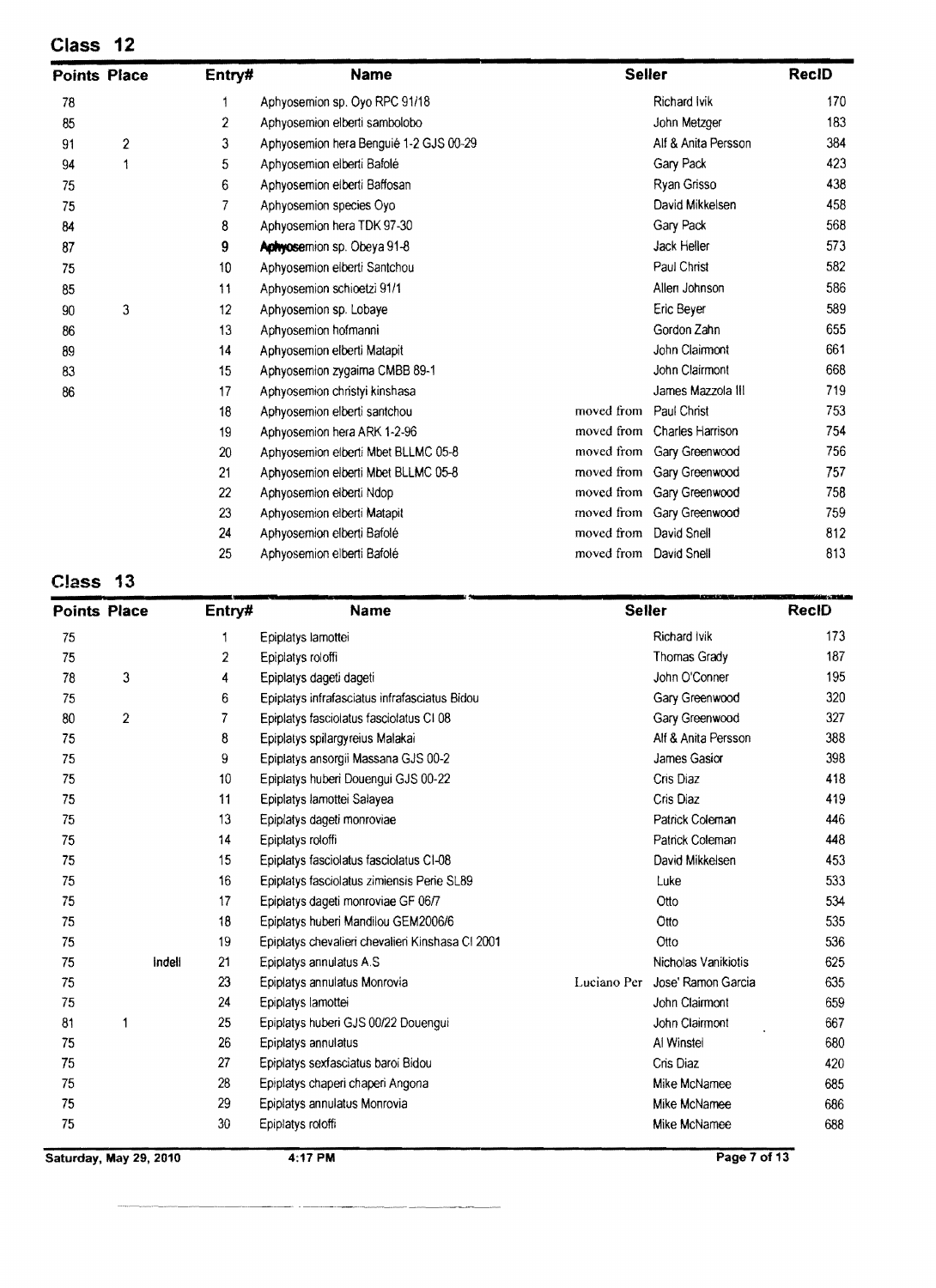| <b>Points Place</b> | Entry# | <b>Name</b>                                      | <b>Seller</b> |                      | RecID |
|---------------------|--------|--------------------------------------------------|---------------|----------------------|-------|
| 75                  | 32     | Epiplatys dageti monroviae                       |               | <b>Fritz Bazelev</b> | 700   |
| 75                  | 33     | Epiplatys infrafasciatus infrafasciatus Biassang |               | Keith Cook           | 712   |
|                     | 34     | Epiplatys lamottei Salayea                       | moved from    | Thuan Nguyen         | 803   |

# **Class 14**

| <b>Points Place</b> |                | Entry# | <b>Name</b>                                        |            | <b>Seller</b>         | <b>RecID</b> |
|---------------------|----------------|--------|----------------------------------------------------|------------|-----------------------|--------------|
| 75                  |                |        | Hypsopanchax modestus                              |            | Fred Behrmann         | 161          |
| 75                  |                | 2      | Rhexipanchax nimbaensis                            |            | Thomas Grady          | 188          |
| 75                  |                | 4      | Aphanius mento TUBCD 05/17 'Bor"                   |            | Manuel Zapater        | 262          |
| 75                  |                | 9      | Aplocheilus lineatus Gold                          |            | Chris Weatherford     | 317          |
| 75                  |                | 10     | Aplocheilus lineatus Gold                          |            | Chris Weatherford     | 318          |
| 87                  | 3              | 11     | Aphanius mento                                     |            | Gary Greenwood        | 324          |
| 86                  |                | 12     | Aplocheilus blockii Alapphuzha                     |            | Alf & Anita Persson   | 387          |
| 90                  | $\overline{2}$ | 13     | Fenerbahce species AVD 2007-2                      |            | Alf & Anita Persson   | 391          |
| 75                  |                | 15     | Lacustricola pumilus Byrundi CI 2008               |            | Alf & Anita Persson   | 392          |
| 75                  |                | 16     | Aphanius anatoliae transgrediens JBSA 03 Acigol    |            | Ryan Grisso           | 439          |
| 85                  |                | 23     | Pachypanchax sakaramyi                             |            | Darrell Clendinnen    | 564          |
| 75                  |                | 24     | Hypsopanchax modestus                              |            | <b>Buz Allen</b>      | 595          |
| 75                  |                | 25     | Aphanius sirhani Azraq Oasis                       |            | <b>Russ Feiler</b>    | 605          |
| 75                  |                | 26     | Aphanius danfordii kayseri, Turkey                 |            | <b>Russ Feilfer</b>   | 606          |
| 75                  |                | 28     | Aphanius anatoliae transgrediens TUBC 08/03 Aci Go | Juan       | Jose' Ramon Garcia    | 615          |
| 75                  |                | 31     | Aplocheilus lineatus                               |            | <b>Fred Famer</b>     | 637          |
| 75                  |                | 33     | Aplocheilus lineatus German Rd                     |            | Paul Bricknell        | 643          |
| 75                  |                | 34     | Pachypanchax sakaramyi                             |            | Karl Doering          | 647          |
| 75                  |                | 35     | Rhexipanchax nimbaensis N'Zerekore                 |            | Richard Pierce        | 694          |
| 75                  |                | 36     | Plataplochilus miltotaenia                         |            | <b>Richard Pierce</b> | 695          |
| 91                  | 1              | 37     | Pachypanchax playfairii                            |            | <b>Richard Pierce</b> | 728          |
|                     |                | 38     | Lamprichthys tanganicanus                          | moved from | Kurt Zahringer        | 799          |

# **Class 15**

| <b>Points Place</b> |   | Entry# | <b>Name</b>                                      | <b>Seller</b>        | <b>RecID</b> |
|---------------------|---|--------|--------------------------------------------------|----------------------|--------------|
| 75                  |   |        | Fundulopanchax gardneri gardneri Lafia           | <b>Richard Ivik</b>  | 175          |
| 75                  |   | 3      | Aphyosemion bivittatum sp. Mbanga                | Mark Hlavaty         | 274          |
| 85                  |   | 4      | Fundulopanchax gardneri lafia                    | John O'Conner        | 549          |
| 90                  | 3 | 5      | Aphyosemion lugens HAH 98/313                    | Jeff McKee           | 548          |
| 82                  |   | 6      | Aphyosemion poliaki Buea                         | Jeff McKee           | 550          |
| 75                  |   |        | Scriptaphyosemion guignardi Mamou                | Scott Graner         | 580          |
| 88                  |   | 8      | Fundulus cingulatus                              | Joseph Scanlan       | 649          |
| 75                  |   | 9      | Aphyosemion labarrei Madimba                     | John Clairmont       | 660          |
| 75                  |   | 10     | Aphyosemion elberti Diang                        | John Clairmont       | 663          |
| 75                  |   | 11     | Fundulopanchax gardnen gold                      | John Clairmont       | 664          |
| 96                  | 2 | 12     | Rivulus uroflammeus siegfriedi Jardin Gaia CR 03 | Cris Diaz            | 684          |
| 99                  |   | 13     | Rivulus species SP. Pan 2006-18                  | Dan Katz             | 689          |
| 83                  |   | 15     | Aphyosemion labarrei Madimba                     | <b>Bill Logue</b>    | 697          |
| 75                  |   | 16     | Jordanella floridae                              | <b>Fritz Bazelev</b> | 698          |

# **Class 16**

----~.

|    | <b>Points Place</b>    | Entry# | <b>Name</b>                                | <b>Seller</b>         | <b>RecID</b> |
|----|------------------------|--------|--------------------------------------------|-----------------------|--------------|
| 90 |                        |        | Aphyosemion australe Orange                | <b>Hristo Hristov</b> | 729          |
| 90 |                        |        | Aphyosemion primigenium                    | Hristo Hristov        | 730          |
| 99 |                        | 3      | Aphyosemion splendopleure Pedna Mboko 2001 | <b>Hnsto Hnstov</b>   | 731          |
|    | Saturday, May 29, 2010 |        | 4:17 PM                                    |                       | Page 8 of 13 |

 $\mathbf{r}$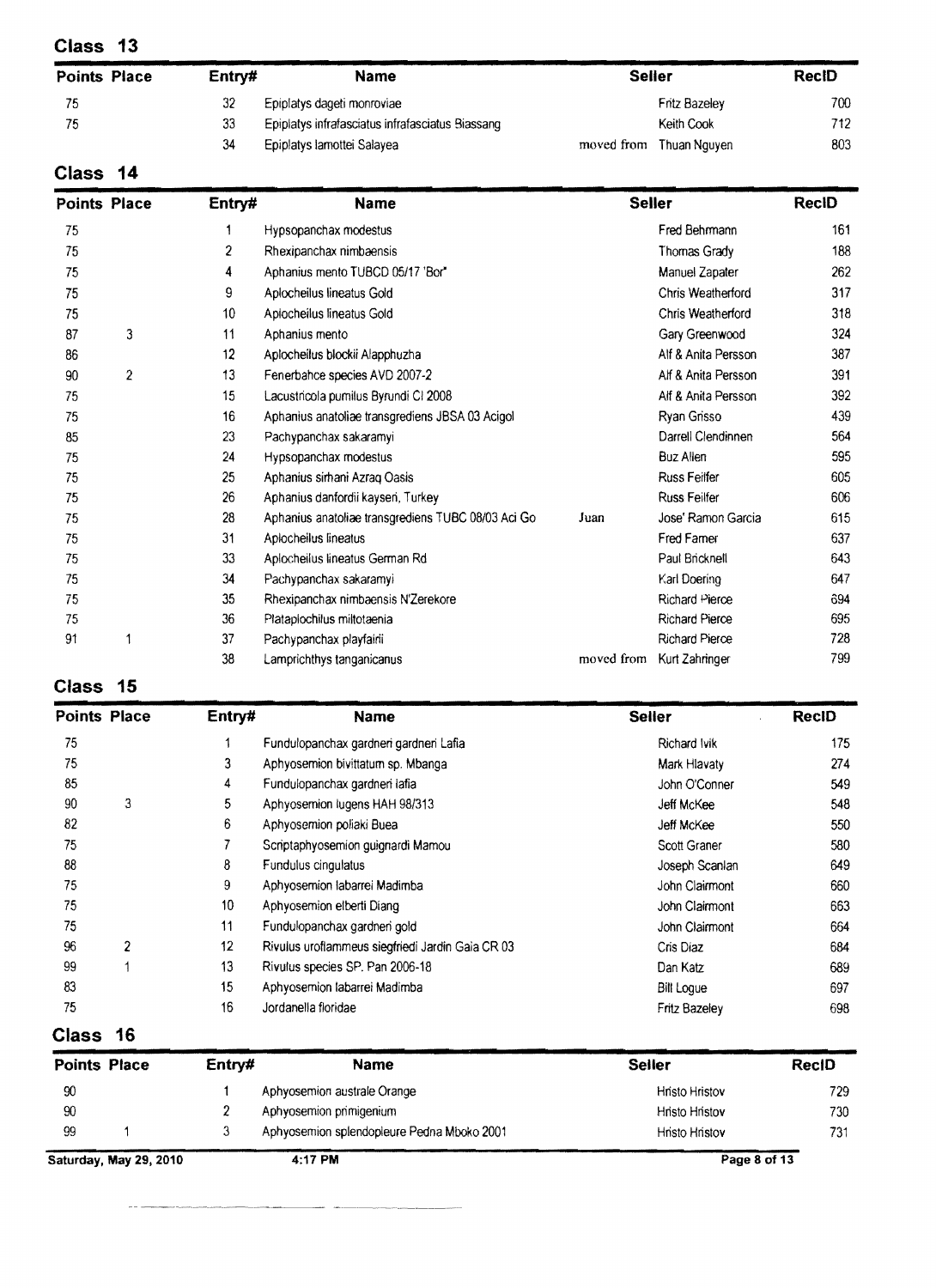| Class 16            |   |                 |                                                      |                       |              |
|---------------------|---|-----------------|------------------------------------------------------|-----------------------|--------------|
| <b>Points Place</b> |   | Entry#          | <b>Name</b>                                          | <b>Seiler</b>         | <b>RecID</b> |
| 98                  | 2 | 4               | Nothobranchius fuscotaeniatus Kitonga North TAN 97-9 | Hristo Hristov        | 732          |
| 90                  |   | 5.              | Nothobranchius malaissei Sange                       | Hristo Hristov        | 733          |
| 90                  |   | 6               | Aphyosemion cyanostictum LEC 93-5                    | <b>Richard Pierce</b> | 734          |
| 90                  |   |                 | Aphyosemion elberti Ntui                             | <b>Richard Pierce</b> | 735          |
| 90                  |   | 8               | Cyprinodon variegatus variegatus                     | <b>Richard Pierce</b> | 736          |
| 97                  | 3 | 9               | Aphyosemion australe Orange Spotless                 | <b>Tarcan Cevik</b>   | 737          |
| 90                  |   | 10 <sup>°</sup> | Fundulopanchax gardnen gold                          | <b>Tarcan Cevik</b>   | 738          |
| 90                  |   | 11              | Fundulopanchax gardneri gold                         | Tarcan Cevik          | 739          |
| 90                  |   | 12 <sup>2</sup> | Fundulopanchax spoorenbergi                          | Tarcan Cevik          | 740          |
| 90                  |   | 13              | Fundulopanchax fallax CI-98                          | Treat Vern            | 742.         |
| 90                  |   | 14              | Fundulopanchax gardneri Basua Blue                   | Treat Vern            | 743          |
| 90                  |   | 15              | Aphyosemion australe Orange                          | Treat Vern            | 741          |

# **Class 17**

| <b>Points Place</b> |   | Entry# | <b>Name</b>                        |         | <b>Seiler</b>         | <b>RecID</b> |
|---------------------|---|--------|------------------------------------|---------|-----------------------|--------------|
| 90                  |   |        | Aphyosemion amoenum sakbayne       |         | <b>Richard Pierce</b> | 702          |
| 95                  | 3 |        | Nothobranchius rubripinnis         |         | <b>Richard Pierce</b> | 703          |
| 90                  |   |        | Austrolebias alexandri             |         | <b>Richard Pierce</b> | 704          |
| 100                 |   | 4      | Aphyosemion (Chrom.) species Bioko |         | <b>Richard Pierce</b> | 706          |
| 99                  | ົ | 5      | Fundulopanchax gardnen Lakoja      | picture | Karl Doering          | 648          |
| 90                  |   | 6      | Nothobranchius polli               | picture | Karl Doening          | 650          |
| 90                  |   |        | Procatopus species                 | picture | Karl Doering          | 651          |

# **Class 18**

| -18<br><b>Class</b> |  |        |        |                        |                      |              |  |  |
|---------------------|--|--------|--------|------------------------|----------------------|--------------|--|--|
| <b>Points Place</b> |  |        | Entry# | <b>Name</b>            | <b>Seller</b>        | <b>RecID</b> |  |  |
| 99                  |  |        |        | Aphyosemion elberti    | Anthony Pinto        | 725          |  |  |
| 100                 |  | Werner | 2      | Aphyosemion bivittatum | <b>Anthony Pinto</b> | 726          |  |  |
| 98                  |  |        |        | Fundulopanchax amieti  | <b>Anthony Pinto</b> | 727          |  |  |

### **Class 99**

-----,-----~

| <b>Points Place</b>    | Entry# | <b>Name</b>                              | <b>Seller</b>            | <b>ReciD</b> |
|------------------------|--------|------------------------------------------|--------------------------|--------------|
|                        | 1      | Rivulus species PAN 2006-18              | SPECIAL N&RSC            | 204          |
|                        | 3      | Rivulus species PAN 2006-18              | <b>SPECIAL N&amp;RSC</b> | 205          |
|                        | 4      | Nothobranchius rachovii RK-08            | <b>SPECIAL N&amp;RSC</b> | 206          |
|                        | 5      | Nothobranchius rachovii RK-08            | SPECIAL N&RSC            | 207          |
|                        | 6      | Aphyosemion elberti Diang JVC08          | SPECIAL N&RSC            | 208          |
|                        | 7      | Aphyosemion elberti Diang JVC08          | <b>SPECIAL N&amp;RSC</b> | 209          |
|                        | 8      | Aphyosemion elberti diang JVC08          | SPECIAL N&RSC            | 210          |
|                        | 9      | Aphyosemion elberti Matapit JVC05        | SPECIAL N&RSC            | 212          |
|                        | 10     | Aphyosemion elberti Matapit JVC05        | SPECIAL N&RSC            | 211          |
|                        | 11     | Aphyosemion elberti Matapit JVC05        | <b>SPECIAL N&amp;RSC</b> | 213          |
|                        | 12     | Aphyosemion exiguum BLLMC 05/10          | <b>SPECIAL N&amp;RSC</b> | 214          |
|                        | 13     | Aphyosemion exiguum BLLMC 05/10          | <b>SPECIAL N&amp;RSC</b> | 215          |
|                        | 14     | Aphyosemion exiguum BLLMC 05/10          | <b>SPECIAL N&amp;RSC</b> | 216          |
|                        | 15     | Aphyosemion lamberti BSWG 07/9           | <b>SPECIAL N&amp;RSC</b> | 217          |
|                        | 16     | Aphyosemion lamberti BSWG 07/9           | SPECIAL N&RSC            | 218          |
|                        | 17     | Aphyosemion lamberti BSWG 07/9           | SPECIAL N&RSC            | 219          |
|                        | 18     | Aphyosemion ogoense GHP 80-24            | SPECIAL N&RSC            | 220          |
|                        | 19     | Aphyosemion ogoense GHP 80-24            | <b>SPECIAL N&amp;RSC</b> | 221          |
|                        | 20     | Aphyosemion sp. aff. Pascheni ABL 08/200 | SPECIAL N&RSC            | 222          |
|                        | 21     | Aphyosemion sp. aff. Pascheni ABL 08/200 | SPECIAL N&RSC            | 223          |
| Saturday, May 29, 2010 |        | 4:17 PM                                  | Page 9 of 13             |              |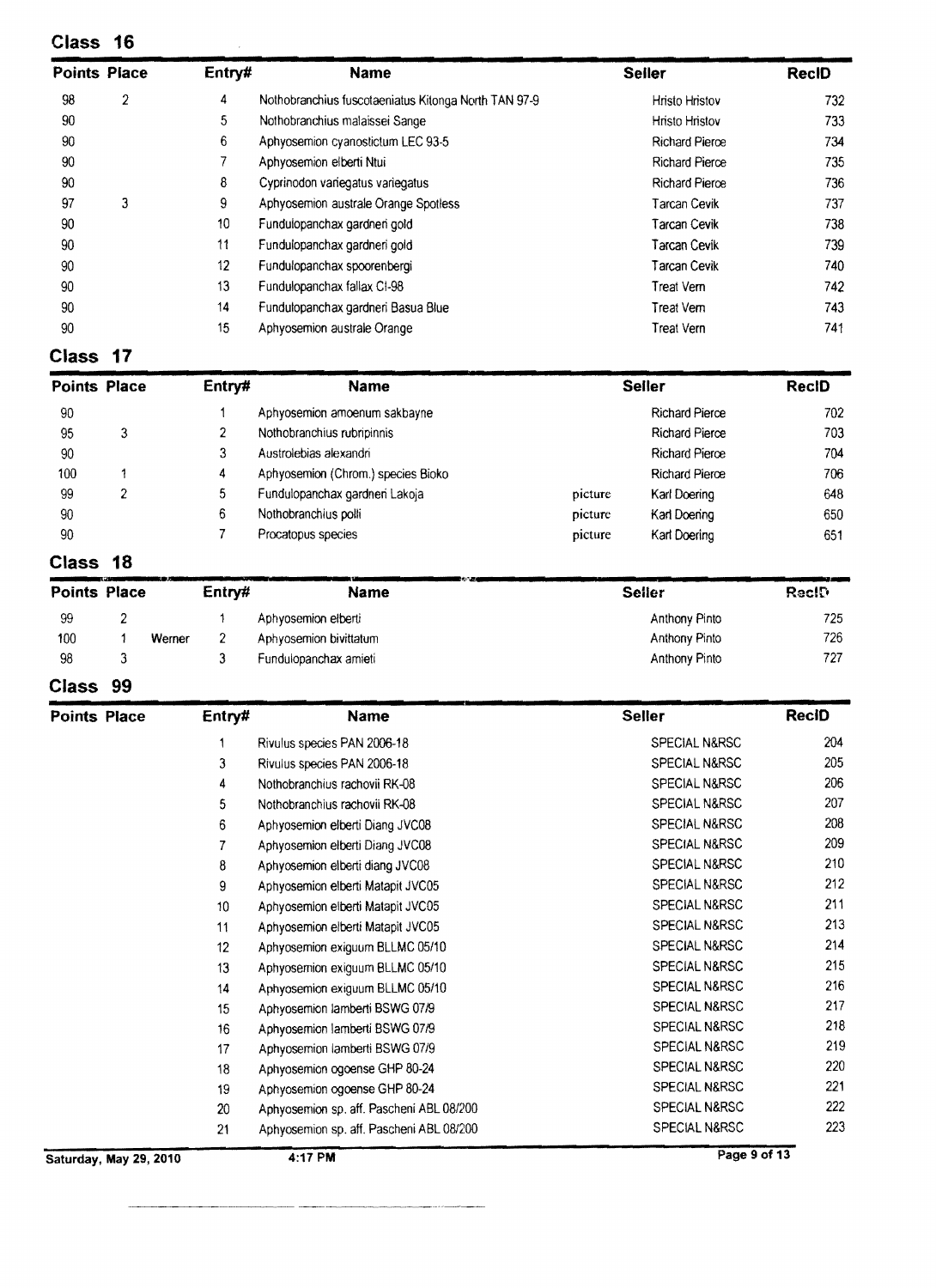| Class<br>99 |  |
|-------------|--|
|-------------|--|

| <b>Points Place</b> | Entry#   | <b>Name</b>                                                              | <b>Seller</b>                  | <b>RecID</b> |
|---------------------|----------|--------------------------------------------------------------------------|--------------------------------|--------------|
|                     | 22       | Aphyosemion sp. aff. Pascheni ABL 08/200                                 | SPECIAL N&RSC                  | 224          |
|                     | 23       | Aphyosemion rectogoense PEG 05/17                                        | SPECIAL N&RSC                  | 225          |
|                     | 24       | Aphyosemion rectogoense PEG 05/17                                        | SPECIAL N&RSC                  | 226          |
|                     | 25       | Aphyosemion rectogoense PEG 05/17                                        | SPECIAL N&RSC                  | 227          |
|                     | 26       | Rivulus xiphidius Crique Boulanger                                       | SPECIAL N&RSC                  | 228          |
|                     | 27       | Rivulus xiphidius Crique Boulanger                                       | SPECIAL N&RSC                  | 229          |
|                     | 28       | Rivulus mahdiaensis GUY 97-05                                            | SPECIAL N&RSC                  | 230          |
|                     | 29       | Rivulus mandiaensis GUY 97-05                                            | SPECIAL N&RSC                  | 231          |
|                     | 30       | Scriptaphyosemion geryi Kamouringi GCLR 06/5                             | SPECIAL N&RSC                  | 232          |
|                     | 31       | Scriptaphyosemion geryi Kamouringi GCLR 06/5                             | SPECIAL N&RSC                  | 233          |
|                     | 32       | Scriptaphyosemion geryi Kamouringi GCLR 06/5                             | SPECIAL N&RSC                  | 234          |
|                     | 34       | Simpsonichthys gibberatus                                                | SPECIAL N&RSC                  | 236          |
|                     | 35       | Simpsonichthys gibberatus                                                | SPECIAL N&RSC                  | 237          |
|                     | 36       | Simpsonichthys gibberatus                                                | SPECIAL N&RSC                  | 238          |
|                     | 37       | Nothobranchius janpapi Ruvu River                                        | <b>SPECIAL N&amp;RSC</b>       | 239          |
|                     | 38       | Nothobranchius janpapi Ruvu River                                        | SPECIAL N&RSC                  | 240          |
|                     | 39       | Nothobranchius janpapi Ruvu River                                        | SPECIAL N&RSC                  | 241          |
|                     | 40       | Fundulopanchax filamentosus ljebe                                        | SPECIAL N&RSC                  | 242          |
|                     | 41       | Fundulopanchax filamentosus ljebe                                        | SPECIAL N&RSC                  | 243          |
|                     | 42       | Simpsonichthys fasciatus                                                 | SPECIAL N&RSC                  | 244          |
|                     | 43       | Simpsonichthys fasciatus                                                 | SPECIAL N&RSC                  | 245          |
|                     | 44       | Simpsonichthys fasciatus                                                 | SPECIAL N&RSC                  | 246          |
|                     | 45       | Aphyosemion amoenum Pouma                                                | SPECIAL N&RSC                  | 247          |
|                     | 46       | Aphyosemion amoenum Pouma                                                | SPECIAL N&RSC                  | 248          |
|                     | 47       | Aphyosemion amoenum Pouma                                                | SPECIAL N&RSC                  | 249          |
|                     | 48       | Campellolebias brucei                                                    | SPECIAL N&RSC                  | 250          |
|                     | 49       | Campellolebias brucei                                                    | SPECIAL N&RSC                  | 251          |
|                     | 50       | Campellolebias brucei                                                    | SPECIAL N&RSC                  | 252          |
|                     | 51       | Aphyosemion melanogaster Lobe JVC 05                                     | SPECIAL N&RSC                  | 332          |
|                     | 52       | Aphyosemion wildekampi Bertoua JVC 08                                    | SPECIAL N&RSC                  | 333          |
|                     | 53       | Aphyosemion elberti Diang                                                | SPECIAL N&RSC                  | 334          |
|                     | 54       | Aphyosemion ahli Lobé                                                    | SPECIAL N&RSC                  | 335          |
|                     | 55       | Aphyosemion ahli Lobé                                                    | SPECIAL N&RSC                  | 336          |
|                     | 56       | Aphyosemion ahli Lobé                                                    | SPECIAL N&RSC                  | 337          |
|                     | 57       | Aphyosemion melanogaster Lobe JVC 05                                     | SPECIAL N&RSC                  | 338          |
|                     | 58       | Aphyosemion melanogaster Lobe JVC 05                                     | SPECIAL N&RSC                  | 339          |
|                     | 59       | Aphyosemion wildekampi Bertoua JVC 08                                    | <b>SPECIAL N&amp;RSC</b>       | 340          |
|                     | 60       | Aphyosemion wildekampi Bertoua JVC 08                                    | SPECIAL N&RSC                  | 341          |
|                     | 61       | Aphyosemion elberti Diang JVC 08                                         | SPECIAL N&RSC                  | 342          |
|                     | 62       | Aphyosemion elberti Diang JVC 08                                         | SPECIAL N&RSC                  | 343          |
|                     | 63       | Aphyosemion exiguum GKCAR 90/8                                           | SPECIAL N&RSC                  | 344          |
|                     | 64       | Aphyosemion exiguum GKCAR 90/8                                           | SPECIAL N&RSC                  | 345          |
|                     | 65       | Aphyosemion exiguum GKCAR 90/8                                           | <b>SPECIAL N&amp;RSC</b>       | 346          |
|                     | 66       | Aphyosemion elberti Pondimoun                                            | SPECIAL N&RSC                  | 347          |
|                     | 67       | Aphyosemion elberti Pondimoun                                            | SPECIAL N&RSC                  | 348          |
|                     | 68       | Aphyosemion elberti Pondimoun                                            | SPECIAL N&RSC                  | 349          |
|                     | 69       | Aphyosemion primigenium GEB 94-21                                        | SPECIAL N&RSC                  | 350          |
|                     | 70       | Aphyosemion primigenium GEB 94-21                                        | SPECIAL N&RSC                  | 351          |
|                     | 71       | Aphyosemion primigenium GEB 94-21                                        | SPECIAL N&RSC                  | 352          |
|                     |          |                                                                          |                                | 353          |
|                     |          |                                                                          |                                | 354          |
|                     | 72<br>73 | Aphyosemion splendidum BLLMC 05/15<br>Aphyosemion splendidum BLLMC 05/15 | SPECIAL N&RSC<br>SPECIAL N&RSC |              |

---~~

Saturday, May 29, 2010 **4:17 PM** 

an ana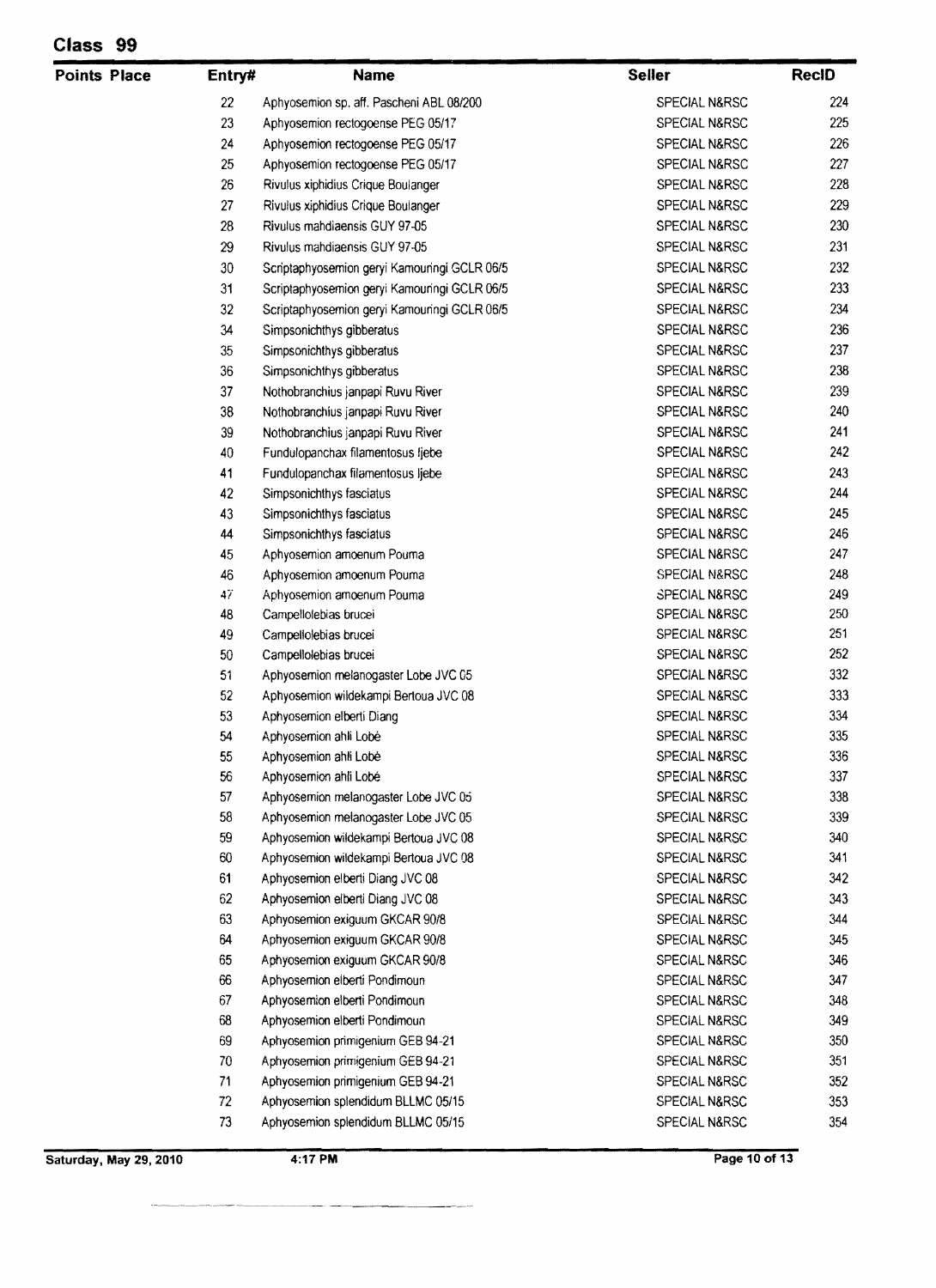| <b>Points Place</b> | Entry# | <b>Name</b>                                   | <b>Seller</b>            | <b>RecID</b> |
|---------------------|--------|-----------------------------------------------|--------------------------|--------------|
|                     | 74     | Aphyosemion splendidum BLLMC 05/15            | <b>SPECIAL N&amp;RSC</b> | 355          |
|                     | 75     | Aphyosemion splendidum BLLMC 05/15            | SPECIAL N&RSC            | 356          |
|                     | 76     | Aphyosemion splendidum BLLMC 05/15            | SPECIAL N&RSC            | 357          |
|                     | 77     | Aphyosemion batesii GEMLCE 04/6               | SPECIAL N&RSC            | 358          |
|                     | 78     | Aphyosemion batesii GEMLCE 04/6               | SPECIAL N&RSC            | 359          |
|                     | 79     | Aphyosemion batesii GEMLCE 04/6               | SPECIAL N&RSC            | 360          |
|                     | 80     | Aphyosemion batesii GEMLCE 04/6               | SPECIAL N&RSC            | 361          |
|                     | 81     | Aphyosemion batesii GEMLCE 04/6               | SPECIAL N&RSC            | 362          |
|                     | 82     | Fundulopanchax deltaensis                     | SPECIAL N&RSC            | 363          |
|                     | 83     | Fundulopanchax deltaensis                     | SPECIAL N&RSC            | 364          |
|                     | 84     | Fundulopanchax deltaensis                     | SPECIAL N&RSC            | 365          |
|                     | 85     | Epiplatys huberi Mandilou GEM 2006/06         | SPECIAL N&RSC            | 366          |
|                     | 86     | Epiplatys huberi Mandilou GEM 2006/06         | SPECIAL N&RSC            | 367          |
|                     | 87     | Epiplatys huberi Mandilou GEM 2006/06         | SPECIAL N&RSC            | 368          |
|                     | 88     | Epiplatys huberi Mandilou GEM 2006/06         | SPECIAL N&RSC            | 369          |
|                     | 89     | Epiplatys huberi Mandilou GEM 2006/06         | <b>SPECIAL N&amp;RSC</b> | 370          |
|                     | 90     | Epiplatys olbrechtsi olbrechtsi Cestos River  | SPECIAL N&RSC            | 371          |
|                     | 91     | Epiplatys olbrechtsi olbrechtsi Cestos River  | SPECIAL N&RSC            | 372          |
|                     | 92     | Epiplatys olbrechtsi olbrechtsi Cestos River  | SPECIAL N&RSC            | 373          |
|                     | 93     | Epiplatys zenkeri Pongo BLLMC 05-30           | SPECIAL N&RSC            | 374          |
|                     | 94     | Epiplatys zenkeri Pongo BLLMC 05-30           | SPECIAL N&RSC            | 375          |
|                     | 95     | Epiplatys zenkeri Pongo BLLMC 05-30           | SPECIAL N&RSC            | 376          |
|                     | 96     | Epiplatys dageti dageti GH 06/6               | SPECIAL N&RSC            | 377          |
|                     | 97     | Epiplatys dageti dageti GH 06/6               | SPECIAL N&RSC            | 378          |
|                     | 98     | Epiplatys dageti dageti GH 06/6               | SPECIAL N&RSC            | 379          |
|                     | 99     | Epiplatys species Gamba                       | SPECIAL N&RSC            | 380          |
|                     | 100    | Epiplatys species Gamba                       | SPECIAL N&RSC            | 381          |
|                     | 101    | Epiplatys species Gamba                       | SPECIAL N&RSC            | 382          |
|                     | 103    | Nothobranchius fuscotaeniatus Kitonga North   | SPECIAL N&RSC            | 464          |
|                     | 104    | Nothobranchius malaissei "Sange" DRCH 2008-06 | SPECIAL N&RSC            | 465          |
|                     | 105    | Nothobranchius guentheri Zanzibar 97-2        | SPECIAL N&RSC            | 466          |
|                     | 106    | Nothobranchius hassoni Bukeya DRCH 2008-10    | SPECIAL N&RSC            | 467          |
|                     | 107    | Nothobranchius patrizii Msuarini KEN 08-3     | SPECIAL N&RSC            | 468          |
|                     | 108    | Nothobranchius patrizii Msumarini KEN 08-3    | SPECIAL N&RSC            | 469          |
|                     | 109    | Fundulopanchax deltaensis                     | SPECIAL N&RSC            | 470          |
|                     | 110    | Fundulopanchax deltaensis                     | SPECIAL N&RSC            | 471          |
|                     | 111    | Epiplatys zenkeri Bidjuoka                    | SPECIAL N&RSC            | 472          |
|                     | 112    | Epiplatys zenkeri Bidjouka BLLMC 05-25        | SPECIAL N&RSC            | 473          |
|                     | 113    | Epiplatys zenkeri Bidjouka BLLMC 05-25        | SPECIAL N&RSC            | 474          |
|                     | 114    | Terranatos dolichopterus                      | SPECIAL N&RSC            | 475          |
|                     | 115    | Terranatos dolichopterus                      | SPECIAL N&RSC            | 476          |
|                     | 116    | Terranatos dolichopterus                      | SPECIAL N&RSC            | 477          |
|                     | 117    | Terranatos dolichopterus                      | SPECIAL N&RSC            | 478          |
|                     | 118    | Terranatos dolichopterus                      | SPECIAL N&RSC            | 479          |
|                     | 119    | Rivulus frenatus 40 Miles Creek               | <b>SPECIAL N&amp;RSC</b> | 480          |
|                     | 120    | Rivulus frenatus 40 Miles Creek               | SPECIAL N&RSC            | 481          |
|                     | 121    | Rivulus frenatus 40 Miles Creek               | SPECIAL N&RSC            | 482          |
|                     | 122    | Aphyosemion australe Gold                     | SPECIAL N&RSC            | 483          |
|                     | 123    | Aphyosemion australe Gold                     | SPECIAL N&RSC            | 484          |
|                     | 124    | Aphyosemion australe Gold                     | SPECIAL N&RSC            | 485          |
|                     | 125    | Aphyosemion riggenbachi NKWO 97-1             | SPECIAL N&RSC            | 486          |

 $\sim$ 

.<br>...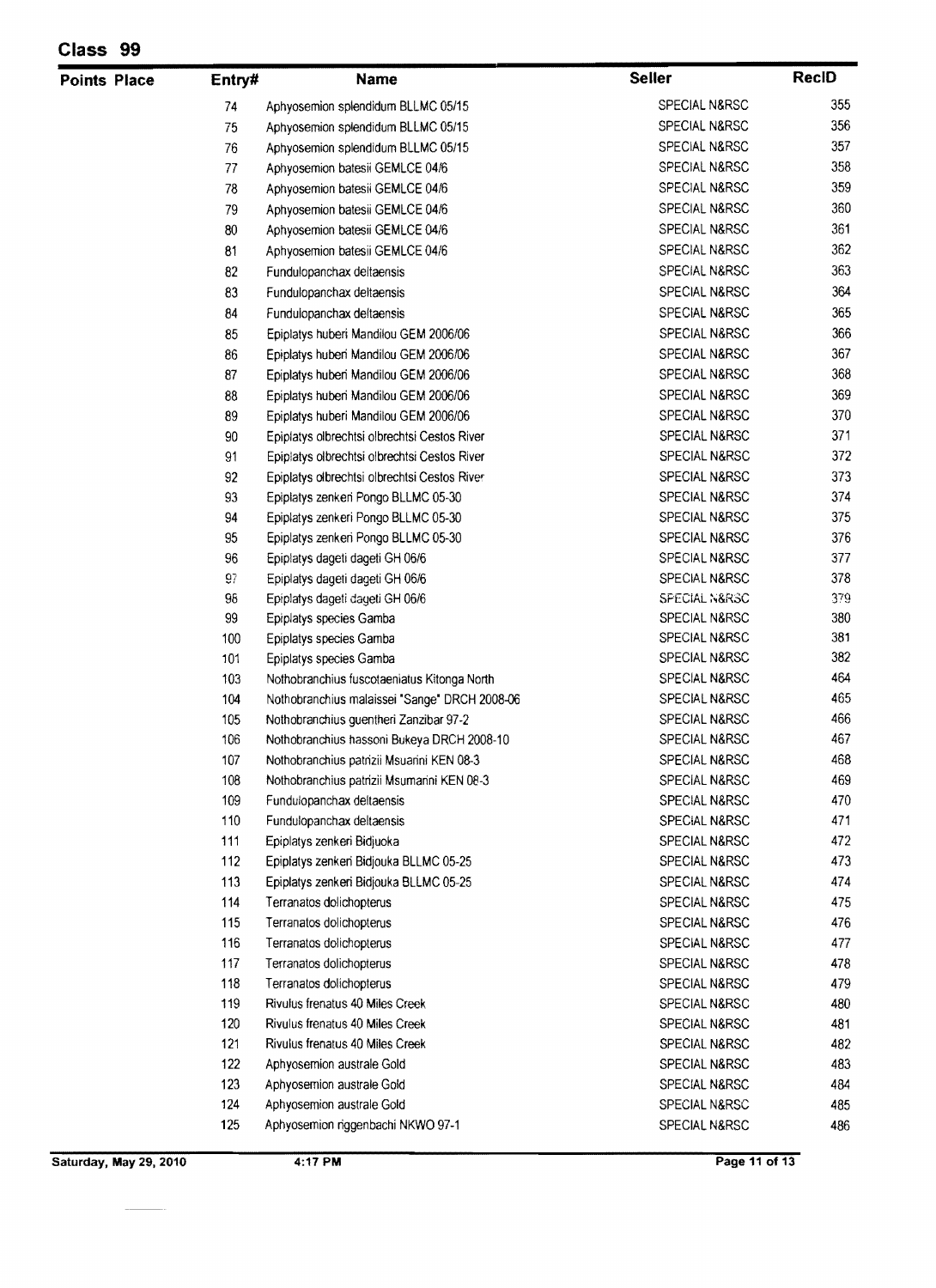| <b>Points Place</b> | Entry# | <b>Name</b>                                        | <b>Seller</b>            | <b>RecID</b> |
|---------------------|--------|----------------------------------------------------|--------------------------|--------------|
|                     | 126    | Aphyosemion riggenbachi NKW0 97-1                  | <b>SPECIAL N&amp;RSC</b> | 487          |
|                     | 127    | Aphyosemion riggenbachi NKWO 97-1                  | <b>SPECIAL N&amp;RSC</b> | 488          |
|                     | 128    | Aphyosemion loennbergii JVC 08 32km south of Kribi | SPECIAL N&RSC            | 489          |
|                     | 129    | Aphyosemion loennbergii JVC 08 32km south of Kribi | <b>SPECIAL N&amp;RSC</b> | 490          |
|                     | 130    | Aphyosemion loennbergii JVC 08 32km south of Kribi | <b>SPECIAL N&amp;RSC</b> | 491          |
|                     | 131    | Rivulus agilae FrGUY 06-5 Bagne des Annemenites    | SPECIAL N&RSC            | 492          |
|                     | 132    | Aphyosemion aureum GEB 94-9                        | <b>SPECIAL N&amp;RSC</b> | 493          |
|                     | 133    | Aphyosemion aureum GEB 94-9                        | SPECIAL N&RSC            | 494          |
|                     | 134    | Aphyosemion aureum GEB 94-9                        | <b>SPECIAL N&amp;RSC</b> | 495          |
|                     | 135    | Aphyosemion aureum GEB 94-9                        | SPECIAL N&RSC            | 496          |
|                     | 136    | Aphyosemion aureum GEB 94-9                        | SPECIAL N&RSC            | 497          |
|                     | 137    | Aphyosemion halleri Ambam                          | SPECIAL N&RSC            | 498          |
|                     | 138    | Aphyosemion halleri Ambam                          | <b>SPECIAL N&amp;RSC</b> | 499          |
|                     | 139    | Aphyosemion halleri Ambam                          | SPECIAL N&RSC            | 500          |
|                     | 140    | Aphyosemion campomaanense ABK 07/181               | SPECIAL N&RSC            | 501          |
|                     | 141    | Aphyosemion campomaanense ABK 07/181               | SPECIAL N&RSC            | 502          |
|                     | 142    | Aphyosemion campomaanense ABK 07/181               | SPECIAL N&RSC            | 504          |
|                     | 143    | Aphyosemion campomaanense ABK 07/181               | SPECIAL N&RSC            | 503          |
|                     | 144    | Aphyosemion campomaanense ABK 07/181               | SPECIAL N&RSC            | 505          |
|                     | 145    | Fundulopanchax walken Abidjan                      | SPECIAL N&RSC            | 506          |
|                     | 146    | Fundulopanchax walken Abidjan                      | SPECIAL N&RSC            | 507          |
|                     | 147    | Fundulopanchax walkeri Abidjan                     | SPECIAL N&RSC            | 508          |
|                     | 148    | Fundulopanchax sjoestedti Niger Delta              | SPECIAL N&RSC            | 509          |
|                     | 149    | Fundulopanchax sjoestedti Niger Delta              | SPECIAL N&RSC            | 510          |
|                     | 150    | Fundulopanchax sjoestedti Niger Delta              | SPECIAL N&RSC            | 511          |
|                     | 151    | Fundulopanchax sjoestedti Niger Delta              | SPECIAL N&RSC            | 512          |
|                     | 152    | Fundulopanchax sjoestedti Niger Delta              | SPECIAL N&RSC            | 513          |
|                     | 153    | Archiaphyosemion guineense GF 06/11                | SPECIAL N&RSC            | 514          |
|                     | 154    | Archiaphyosemion guineense GF 06/11                | SPECIAL N&RSC            | 515          |
|                     | 155    | Archiaphyosemion guineense GF 06/11                | SPECIAL N&RSC            | 516          |
|                     | 156    | Archiaphyosemion guineense GF 06/11                | SPECIAL N&RSC            | 517          |
|                     | 157    | Scriptaphyosemion guignardi Gubi                   | SPECIAL N&RSC            | 518          |
|                     | 158    | Scriptaphyosemion guignardi Gubi                   | SPECIAL N&RSC            | 519          |
|                     | 159    | Scriptaphyosemion guignardi Gubi                   | SPECIAL N&RSC            | 520          |
|                     | 160    | Scriptaphyosemion guignardi Taeri                  | SPECIAL N&RSC            | 521          |
|                     | 161    | Scriptaphyosemion guignardi Taeri                  | SPECIAL N&RSC            | 522          |
|                     | 162    | Scriptaphyosemion guignardi Taeri                  | SPECIAL N&RSC            | 523          |
|                     | 163    | Callopanchax occidentalis Mangata GM 97-3          | SPECIAL N&RSC            | 524          |
|                     | 164    | Callopanchax occidentalis Mangata GM 97-3          | SPECIAL N&RSC            | 525          |
|                     | 165    | Callopanchax occidentalis Mangata GM 97-3          | SPECIAL N&RSC            | 526          |
|                     | 166    | Callopanchax occidentalis Mangata GM 97-3          | <b>SPECIAL N&amp;RSC</b> | 527          |
|                     | 167    | Callopanchax occidentalis Mangata GM 97-3          | SPECIAL N&RSC            | 528          |
|                     | 168    | Callopanchax toddi GM 08/9                         | SPECIAL N&RSC            | 529          |
|                     | 169    | Callopanchax toddi GM 08/9                         | SPECIAL N&RSC            | 530          |
|                     | 170    | Callopanchax toddi GM 08/9                         | SPECIAL N&RSC            | 531          |
|                     | 171    | Callopanchax toddi GM 08/9                         | SPECIAL N&RSC            | 532          |
|                     | 173    | Misc., test                                        | Max Leutermann           | 541          |
|                     | 174    | Aphyosemion fulgens 93/7                           | SPECIAL N&RSC            | 599          |
|                     | 175    | Aphyosemion joergenscheeli GJS 00/13               | SPECIAL N&RSC            | 600          |
|                     | 176    | Aphyosemion abacinum GBG 92/10                     | SPECIAL N&RSC            | 601          |
|                     | 177    | Aphyosemion abacinum                               | SPECIAL N&RSC            | 602          |